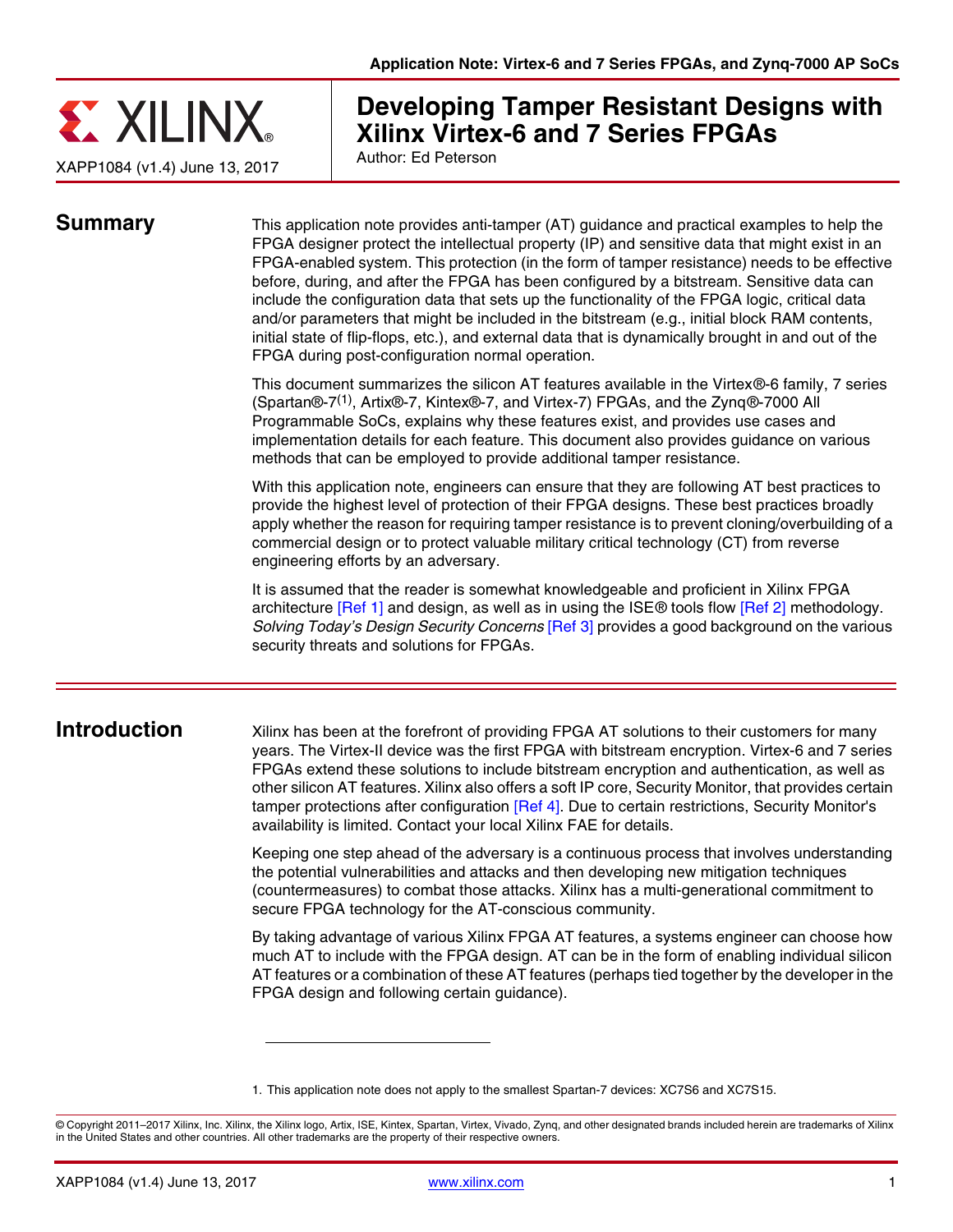The decision as to how much AT to include primarily depends on three factors:

- Value: The perceived value of the intellectual property and the damage it might cause either financially and/or to national security if it were to become compromised. Certain AT features can be expensive to implement and that cost must be weighed against the value of the technology being protected.
- Adversary: Access to the system and the sophistication level/resources available to carry out the attack. For example, will access to the system be prevented by "guns, gates, and guards" or will it be easily obtained in the open market? Is the adversary a garage-based hacker or a nation-state? The adversary's capabilities could be at these extremes or anywhere in-between.
- Design Stage: At what point in the system development cycle is the decision made to enable AT for the FPGA design? Xilinx highly recommends that the decision to utilize FPGA AT features is made very early on (i.e., after CT is defined in a system) to help address both schedule and cost concerns. It is always more costly and time consuming to insert AT features later on.

Another factor that needs to be considered is the extra FPGA logic resources that might be consumed by enabling certain AT features. The overall resource penalty is usually rather minimal. However, it does depend on how these features are implemented and the size of the FPGA device (i.e., the larger devices experience less of an impact).

Xilinx classifies the built-in silicon AT features as either *passive* security or *active* security. Passive security features are those that are built into the FPGA and do not require the user to do anything extra in their FPGA logic design. Additionally, passive security features are temporal in nature—they come into effect at different times during the normal life cycle of the FPGA:

- Pre-configuration (e.g., decryption key protection in battery-backed RAM (BBRAM))
- During-configuration (e.g., user design protection via bitstream authentication and decryption)
- Post-configuration (e.g., user data protection via disabling of readback)

Active security features require the user design to do something in the FPGA design. These features only come into effect after the FPGA has been configured via the user bitstream and the user design becomes active. Examples are asserting KEYCLEARB to erase the battery-backed AES key or handle a PROGRAM\_B intercept.

At a bare minimum, the system designer should always plan on including the appropriate passive security features into their design (e.g., bitstream encryption and authentication). These features do not affect the function of the user design. However, they might create logistical challenges (e.g., key management), system challenges (e.g., might need a battery if using BBRAM for key storage), and increase the configuration time (encrypted configuration is limited to x8 data width). Otherwise, these features come for *free* and can provide a fair amount of tamper protection. For an already fielded system or a design late in the development stage, these AT features are great candidates for enabling (if they are not already).

Additionally, the AT features and guidance presented in this document fall into three main AT categories:

- 1. Prevention (e.g., bitstream encryption/authentication)
- 2. Detection (e.g., voltage and temperature monitoring)
- 3. Response (e.g., bitstream BBRAM decryption key erasure penalty)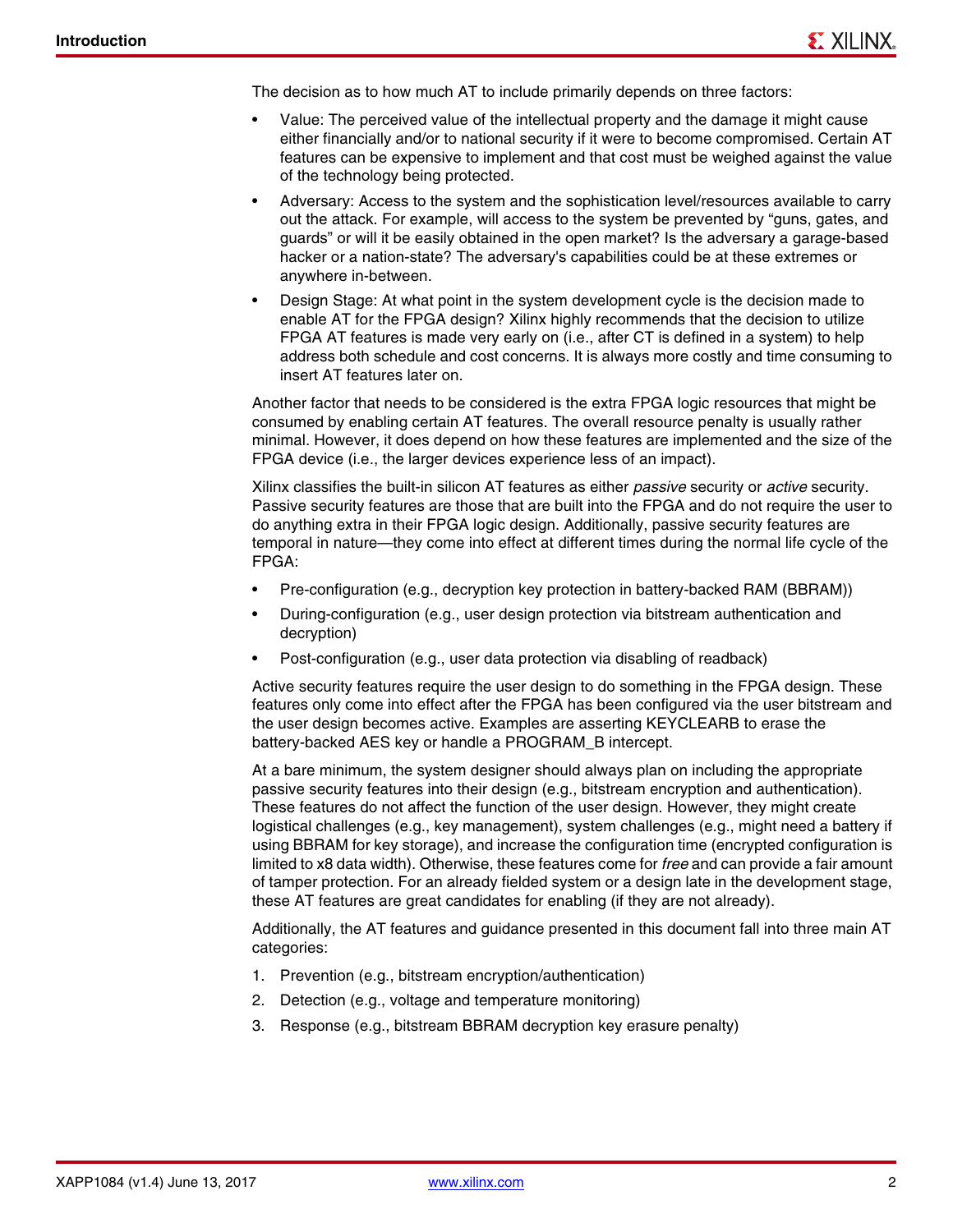[Table 1](#page-2-0) summarizes and classifies the built-in silicon AT features of the Virtex-6 and 7 series FPGAs:

| Virtex-6, 7 Series, and Zynq Devices Silicon AT Features        | <b>Type</b>            | Category   |
|-----------------------------------------------------------------|------------------------|------------|
| Volatile AES-256 BBRAM Key Storage                              | Passive <sup>(1)</sup> | Prevention |
| Non-volatile AES-256 eFUSE Key Storage                          | Passive $(1)$          | Prevention |
| 256-bit AES Bitstream Decryption                                | Passive <sup>(2)</sup> | Prevention |
| <b>HMAC SHA-256 Bitstream Authentication</b>                    | Passive <sup>(2)</sup> | Prevention |
| RSA Asymmetric Bitstream Authentication (Zynq devices only)     | Passive $(1)(2)$       | Prevention |
| Hardened Readback Disabling Circuitry                           | Passive <sup>(3)</sup> | Prevention |
| Robust Key Load Finite State Machine (FSM) Circuitry            | Passive <sup>(3)</sup> | Prevention |
| <b>JTAG Disable</b>                                             | Active                 | Prevention |
| <b>JTAG Monitor</b>                                             | Active                 | Detection  |
| <b>Internal Configuration Memory Integrity</b>                  | Active                 | Detection  |
| On-chip Temperature and Voltage Monitor/Alarms<br>(SYSMON/XADC) | Active                 | Detection  |
| PROG Intercept (PREQ/PACK)                                      | Active                 | Detection  |
| Unique Identifiers (Device DNA and User eFUSE)                  | Active                 | Detection  |
| Internal Configuration Memory Clear (IPROG)                     | Active                 | Response   |
| Internal AES-256 BBRAM Key Erase (KEYCLEARB)                    | Active                 | Response   |
| Global 3-State (GTS)                                            | Active                 | Response   |
| Global Set-Reset (GSR)                                          | Active                 | Response   |

<span id="page-2-0"></span>

|  |  | Table 1: AT Features Classification and Summary |  |
|--|--|-------------------------------------------------|--|
|  |  |                                                 |  |

#### **Notes:**

- <span id="page-2-1"></span>1. Pre-configuration.
- <span id="page-2-2"></span>2. During configuration.
- <span id="page-2-3"></span>3. Post-configuration.

The following sections explore the above features in depth, providing detailed explanations on what they are, why they exist, and give specific examples on how to properly use them (either by themselves, in conjunction with other built-in features and user logic, or both). Additionally, specific guidance is given on certain methods and techniques that can be employed to increase the tamper resistance of the FPGA design and overall system.

Any AT features enabled at the FPGA level should always be part of an overall system-level AT solution. The features and techniques outlined in this document provide for a very good AT umbrella for the FPGA itself. However, AT is most effective when it is part of a multi-layer approach developed with the entire system in mind.

**Passive AT Silicon Features**

## <span id="page-2-4"></span>**Bitstream Encryption/Decryption**

Storing an encrypted<sup>(1)</sup> bitstream in external flash (or other means) and then decrypting it dynamically during FPGA configuration (inside the FPGA's decryption engine) provides for a high level of confidentiality. This ensures that information contained in the bitstream is only accessible to those who share the same secret key. Bitstream encryption provides

<sup>1.</sup> Xilinx uses the Advanced Encryption Standard (AES) in Cipher Block Chaining (CBC) mode with a 256-bit key.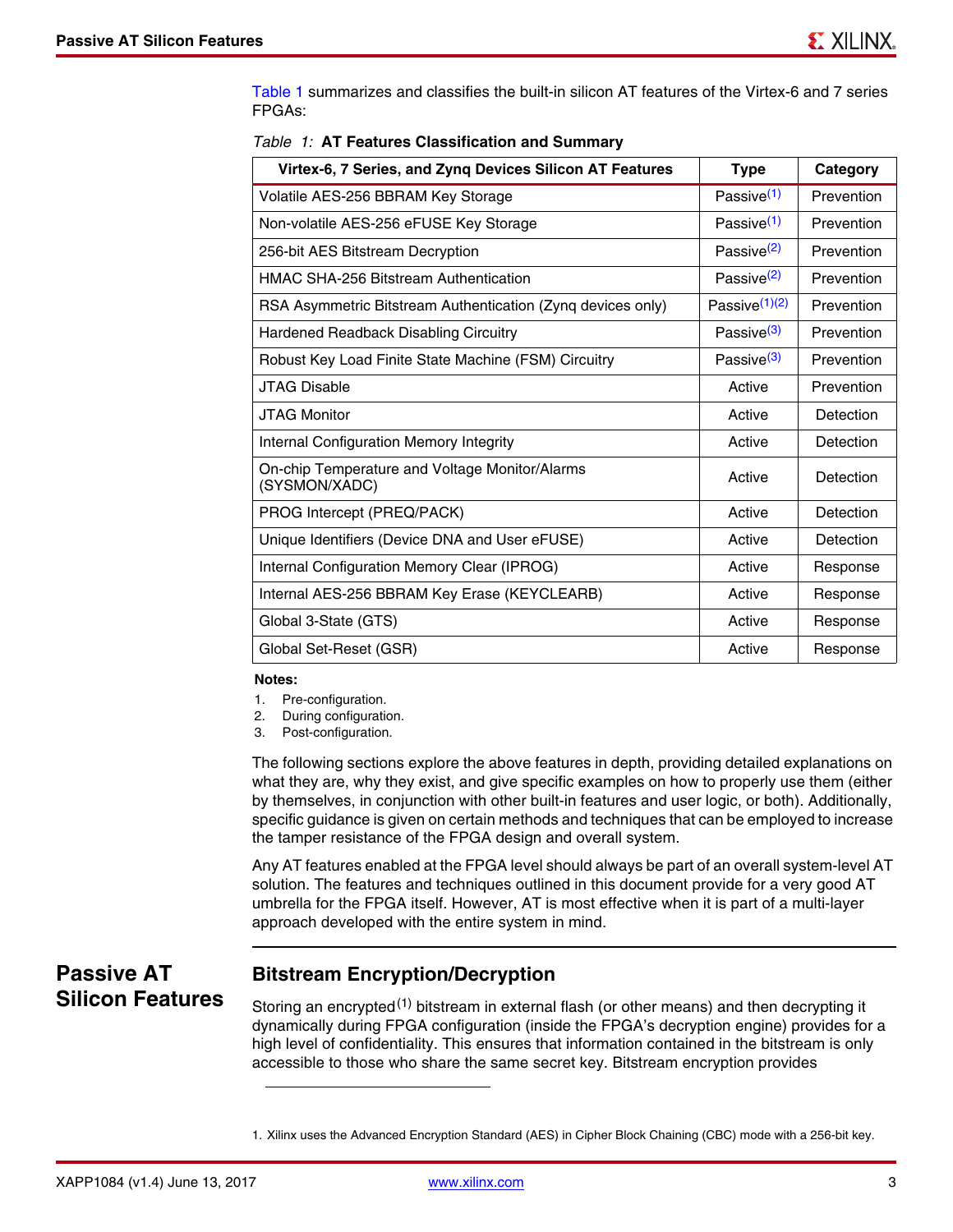confidentiality while the system is off and during configuration. It protects the FPGA design contents, including block RAM and flip-flop initialization data. Xilinx highly recommends that the externally stored bitstream is always in encrypted form.

To take advantage of this security feature, the configuration bitstream must first be encrypted by the BitGen software [\[Ref 2\]](#page-17-1) that uses a key supplied by the user to perform the encryption. If an AES key is not supplied, BitGen generates one automatically. However, the user should keep in mind that BitGen generated keys are only pseudorandom and are not as strong as truly random keys. This same key is then loaded into the FPGA via the JTAG port using the iMPACT software [\[Ref 2\].](#page-17-1) The key can be loaded into either volatile BBRAM or non-volatile eFUSE storage locations within the FPGA. To decide which storage location to use for the key, the system designer must understand the advantages and disadvantages of BBRAM [\(Table 2\)](#page-3-0) and eFUSE [\(Table 3\)](#page-3-1).

<span id="page-3-0"></span>

|  | Table 2: BBRAM Storage Location Advantages and Disadvantages |  |  |
|--|--------------------------------------------------------------|--|--|
|  |                                                              |  |  |

| <b>Advantages</b>                                                                                                                           | <b>Disadvantages</b>                                                                                                                                                                                                                                 |
|---------------------------------------------------------------------------------------------------------------------------------------------|------------------------------------------------------------------------------------------------------------------------------------------------------------------------------------------------------------------------------------------------------|
| Volatile and reprogrammable.<br>Passive and active key clearing (i.e., the<br>evidence can be removed).<br>Tamper resistant. <sup>(1)</sup> | Requires an external battery.<br>Many battery vendors do not specify<br>٠<br>operation at high temperature and/or long<br>lifetimes (although some vendors are now<br>starting to offer betavoltaic type batteries to<br>help address these issues). |

#### **Notes:**

<span id="page-3-2"></span>1. Any attempted read or write access to the BBRAM via JTAG causes the BBRAM contents to be cleared and the entire configuration of the FPGA to be erased prior to access being enabled (i.e., being able to enter "key access mode").

<span id="page-3-1"></span>

|  |  |  | Table 3: eFUSE Storage Location Advantages and Disadvantages |  |
|--|--|--|--------------------------------------------------------------|--|
|  |  |  |                                                              |  |

| <b>Advantages</b>                           | <b>Disadvantages</b>                            |
|---------------------------------------------|-------------------------------------------------|
| • No external battery required.             | Permanent; the key cannot be cleared.           |
| • Makes spoofing impossible.                | Less secure than BBRAM solution (i.e., the      |
| • Only a bitstream encrypted with the       | evidence remains).                              |
| eFUSE key can get loaded into the FPGA.     | • Xilinx does not <i>scramble</i> the eFUSE key |
| All others are rejected if the              | because the only way to securely                |
| $cfg\_aes\_only^{(1)(2)}$ eFUSE bit is also | scramble data is to encrypt it using an         |
| blown.                                      | approved algorithm and a secret key.            |

#### **Notes:**

When using the cfg\_aes\_only option (located in the eFUSE Control Register - FUSE\_CNTL) there are two important points to consider:

- <span id="page-3-3"></span>1. If using the indirect flash programming method [\[Ref 5\]](#page-17-6) for the bitstream, ensure that this option is enabled after the on-board flash has been loaded with the encrypted bitstream. This is because the indirect programming core bitstream from Xilinx is unencrypted. Otherwise, the FPGA will attempt to decrypt the indirect programming bitstream using the eFUSE key and it will fail configuration.
- <span id="page-3-4"></span>2. In addition to spoof protection, it is important to enable the  $cfg\_aes\_only$  option to prevent an adversary from attempting to recover portions of the bitstream encrypted with the eFUSE key. In this attack scenario, the user bitstream is encrypted with a key that is stored in eFUSE, the adversary's design is encrypted with the BBRAM key, and the cfg\_aes\_only option is not set.

Additional details concerning bitstream encryption and key storage can be found in the Virtex-6 and 7 series FPGAs configuration user guides [\[Ref 6\]](#page-17-4), [\[Ref 7\]](#page-17-5).

In this scenario, it might be possible for the adversary to read out portions of the user bitstream using<br>partial reconfiguration via the internal configuration access port (ICAP). This attack does not work if the<br>user bit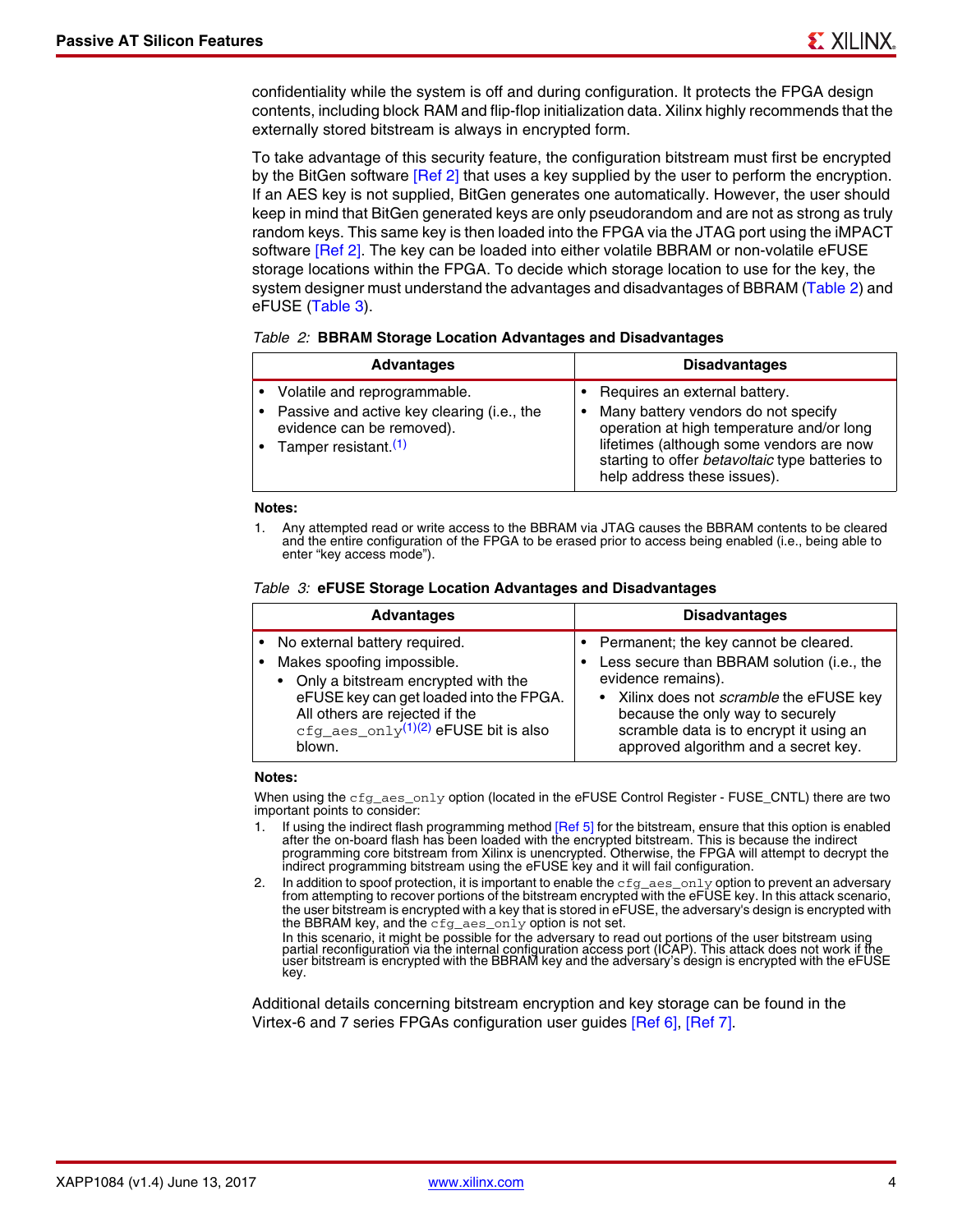#### <span id="page-4-1"></span>**Bitstream Authentication**

When a user enables bitstream encryption/decryption on Virtex-6 or 7 series FPGAs, authentication is automatically turned on (i.e., both are enabled/disabled in tandem). The authentication method used is the keyed-hashed message authentication code (HMAC) [\[Ref 8\]](#page-17-7) using the SHA-256 hash algorithm (FIPS180-2) [\[Ref 9\].](#page-17-8)

Ciphertext modification attacks are infeasible with this type of authentication. One such attack is the AES-CBC attack, summarized in [Figure 1](#page-4-0).

<span id="page-4-0"></span>

CBC is a *non-error propagating* mode of AES and is the mode used in Virtex-6 and 7 series FPGAs (see note below). When a bit is flipped during transmission, it does not garble everything that comes afterwards. A bit flip garbles the current cipher block plus a corresponding bit in the next block (which is a desirable property when transmitting on a noisy channel). However, it is possible for an attacker to make a small deterministic change in the bitstream. This attack causes 128 other bits to be scrambled, thereby limiting its usefulness. The normal CRC32 integrity check on the entire bitstream also detects the attacker's change, unless it was disabled in the bitstream.

**Note:** Xilinx did not use another encryption algorithm in light of this attack because at the time of the design of the FPGA devices, there were no other NIST-approved modes of AES (such as AES Galois/Counter Mode (GCM)). The authentication used on Virtex-6 and 7 series FPGAs prevents this type of attack.

Because this authentication method uses a key, an HMAC key must also be supplied to the BitGen software. (The HMAC key is contained in the same NKY key file as the AES encryption key. If an HMAC key is not supplied, BitGen generates one automatically.) However, this key is not loaded into the FPGA device directly via JTAG like the AES key. It is contained and protected (wrapped) by the encrypted bitstream. During the on-chip decryption process, this HMAC key is extracted from the bitstream and used by the authentication algorithm (i.e., no on-chip key storage for the HMAC key is required). Additional details concerning bitstream authentication can be found in the Virtex-6 and 7 series FPGAs configuration user guides [\[Ref 6\]](#page-17-4), [\[Ref 7\]](#page-17-5).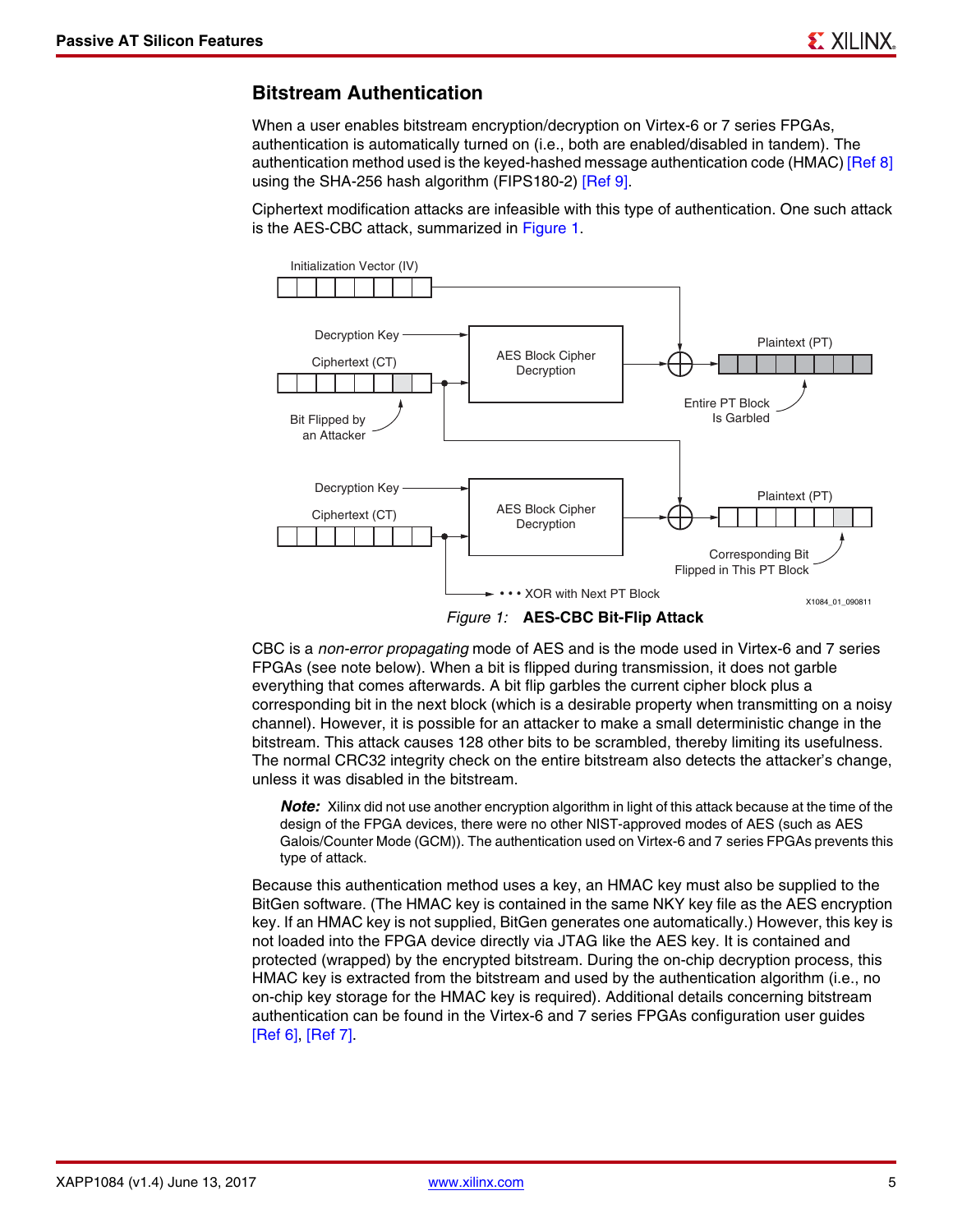<span id="page-5-0"></span>[Figure 2](#page-5-0) summarizes which portions of the bitstream are unencrypted (plain text), encrypted (ciphertext), and authenticated when the above passive security measures (bitstream encryption and authentication) are enabled.



*Figure 2:* **Secure Bitstream Format**

If the authentication passes, the device then begins normal operation (i.e., the startup commands take place). Evidence of the authentication step failing is the absence of the DONE output signal asserting High after the bitstream is loaded, the INIT\_B signal asserting Low, and the HMAC\_ERROR\_0 bit being set in the bootsts register (bit location = [7] HMAC\_ERROR\_0). This register can be read via JTAG using the iMPACT software and issuing the Read Device Status command. An authentication failure might indicate that the bitstream has been tampered with. It could also indicate that the channel used for bitstream loading is noisy and bit corruption(s) are taking place during the configuration process.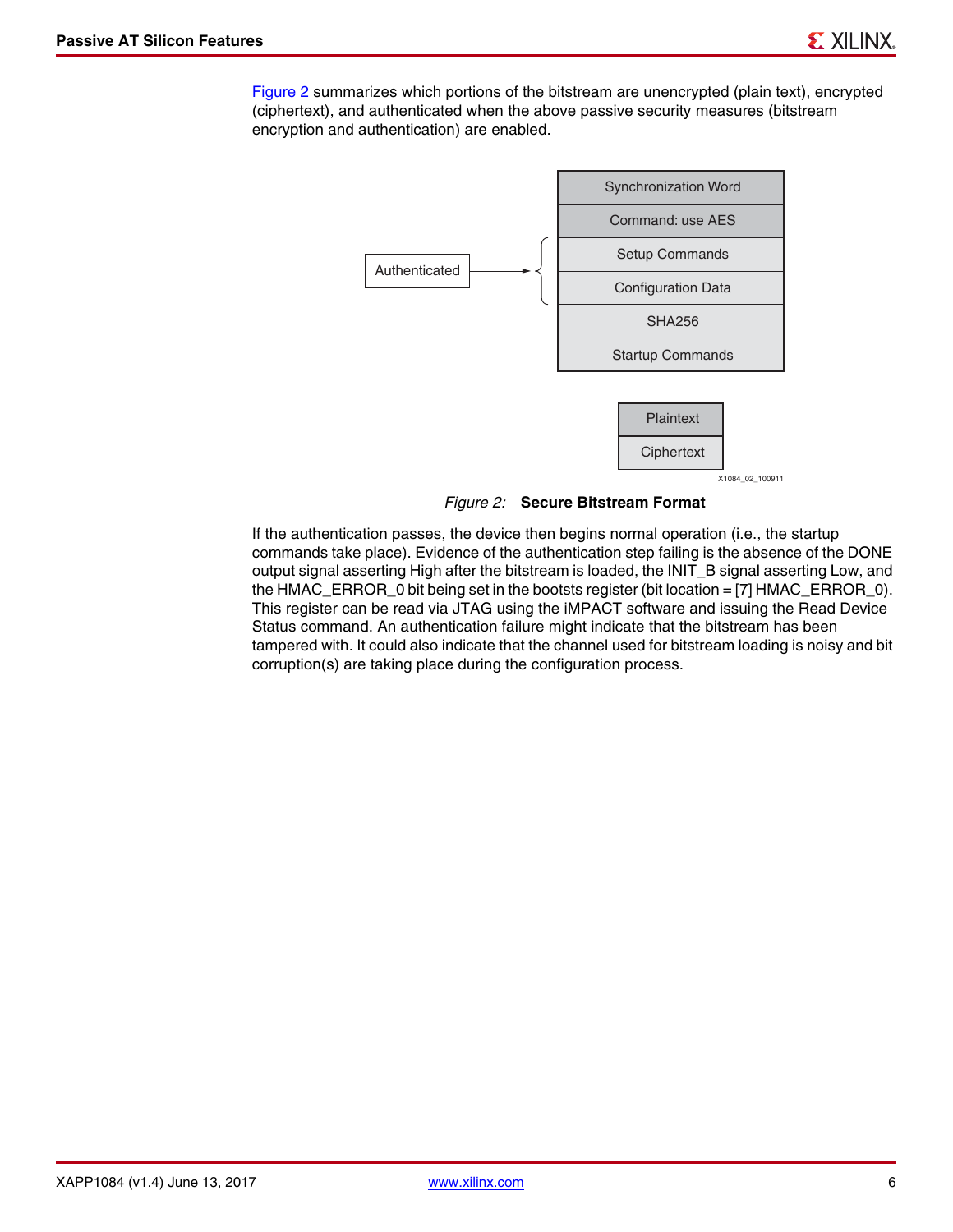[Figure 3](#page-6-0) illustrates how the authentication codes are created (in software) and then verified (in hardware) before allowing the device to run.

<span id="page-6-0"></span>

*Figure 3:* **Hashed Message Authentication Operation**

#### <span id="page-6-2"></span>**RSA Asymmetric Bitstream Authentication (Zynq Devices Only)**

The BootROM can authenticate an encrypted or unencrypted first stage boot loader (FSBL) prior to decryption (if the FSBL is encrypted) and execution using the RSA-2048 public key authentication protocol. This feature is enabled by triggering the RSA Authentication Enable fuse in the processor system (PS) eFUSE array. For additional details on this security feature, refer to *Secure Boot of Zynq-7000 All Programmable SoC* [\[Ref 10\]](#page-17-9) or contact your local Xilinx FAE.

#### <span id="page-6-1"></span>**Hardened Readback Disabling Circuitry**

Whenever an encrypted bitstream is loaded into the FPGA, readback of the internal configuration memory cannot be performed by any of the external interfaces (including JTAG). All external readback is automatically blocked (disabled) by hardened triple-redundant logic. The only readback access to the configuration memory after an encrypted bitstream load is via the ICAP. Since the bitstream was authenticated during the loading process, the ICAP is considered a trusted channel because it can only be used via a direct connection to the user's design within the FPGA logic. If the user design does not instantiate the ICAP, it cannot be used at all.

**Note:** A BitGen security option via a particular control bit in the bitstream provides a means of enabling/disabling readback. This bit can be changed during configuration. Therefore, readback disable is easy to defeat for devices that are not using an encrypted/authenticated bitstream. Hardened readback disabling has no such weakness and always overrides the security option when using an encrypted/authenticated bitstream.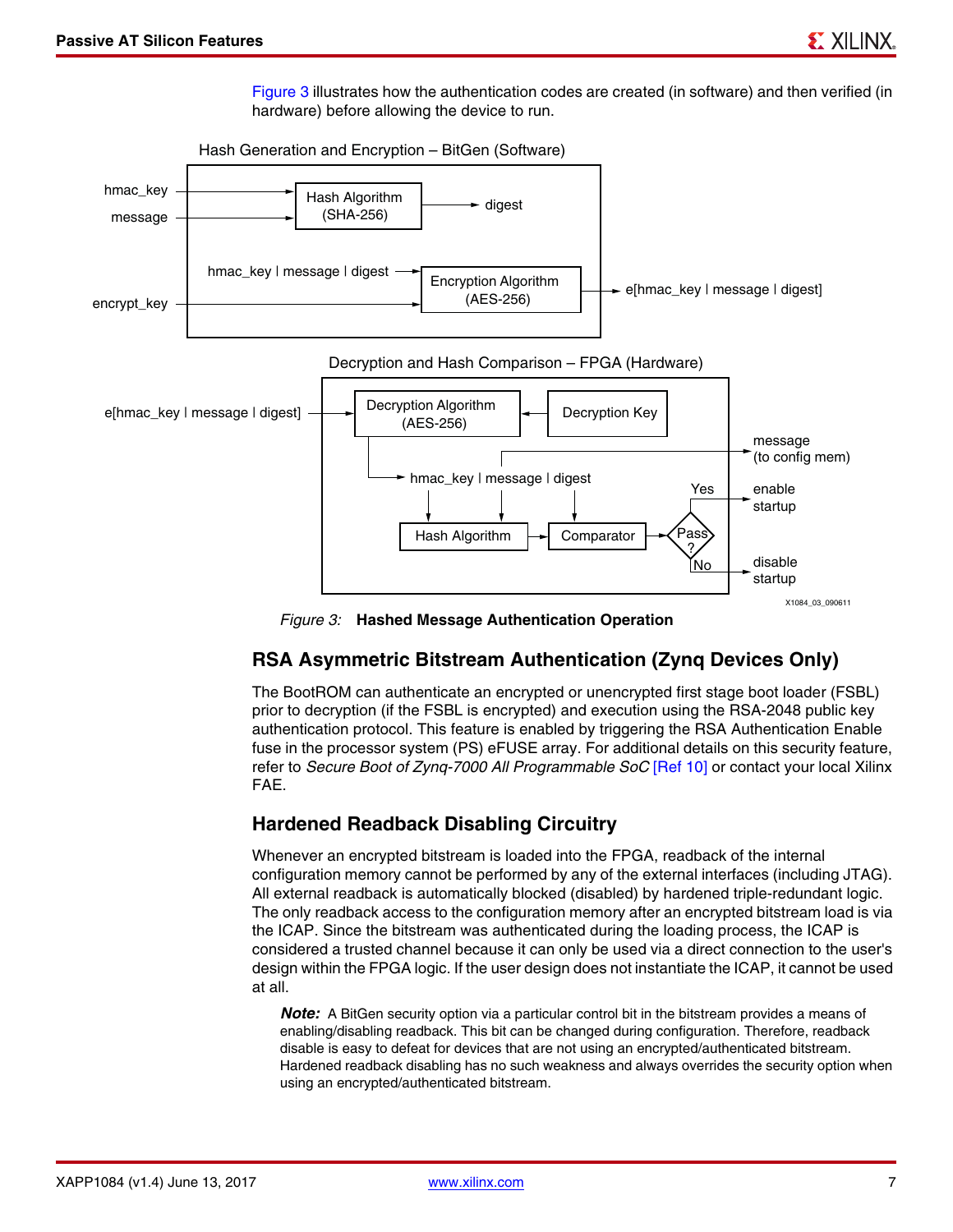## **Robust FSM Circuitry**

The FSMs for the key loading circuitry employ large hamming distances between states to help guard against a glitch attack that might try to circumvent the normal state machine operation and place the FPGA in an unsecure state.

# **Active AT Silicon Features**

As mentioned in the [Introduction](#page-0-0), the active AT features require the user to do something in the design to take advantage of the AT features. For example, the user must instantiate the STARTUP\_VIRTEX6 in their design to drive the KEYCLEARB input in response to some tamper event. [Table 4](#page-7-0) summarizes each of these active features, their use cases, and how the user can implement the feature. Each feature is described in greater detail after [Table 4.](#page-7-0)

| <b>Feature</b>                                                    | <b>Use Case</b>                                                                                                              | User How-To                                                                                                                                                                                                  |
|-------------------------------------------------------------------|------------------------------------------------------------------------------------------------------------------------------|--------------------------------------------------------------------------------------------------------------------------------------------------------------------------------------------------------------|
| <b>JTAG Disable</b><br>and Activity<br>Monitor                    | Prevent and<br>detect<br>unauthorized<br>JTAG access.                                                                        | Instantiate BSCAN primitive in a special way and add a<br>monitoring/response function in the FPGA logic.                                                                                                    |
| Internal<br>Configuration<br>Memory Integrity                     | Background<br>check of<br>configuration<br>memory integrity<br>(non-interfering<br>run-time check).                          | Enable the POST_CRC configuration user constraint and<br>instantiate the FRAME_ECC primitive. Develop FPGA<br>logic to check/respond to configuration memory integrity.                                      |
| On-chip<br>Temperature &<br>Voltage<br>Monitor/Alarms<br>(SYSMON) | Ensure device is<br>operating within<br>normal<br>environmental<br>limits.                                                   | Instantiate the system monitor primitive and develop<br>FPGA logic to check/respond to environment status.                                                                                                   |
| PROG Intercept<br>(PREQ/PACK)                                     | Hold off device<br>configuration to<br>allow<br>non-resettable<br>data elements to<br>be cleared.                            | Instantiate STARTUP primitive and develop FPGA logic to<br>determine the proper conditions for PROG_ACK<br>assertion after receiving a PROG_REQ.<br>This feature can be used only with encrypted bitstreams. |
| Unique Identifiers<br>(Device DNA and<br>User eFUSE)              | Prevent the<br>design from<br>operating (or<br>operate in a<br>limited manner) if<br>unique identifier<br>is not recognized. | Develop FPGA logic to be able to read/process the unique<br>identifier(s) and determine if they are valid.                                                                                                   |
| Internal<br>Configuration<br><b>Memory Clearing</b>               | Erase the<br>configuration<br>memory in<br>response to a<br>tamper event.                                                    | Instantiate ICAP primitive and develop FPGA logic to<br>determine the proper conditions for sending an IPROG<br>command.                                                                                     |
| Internal AES-256<br><b>Key Erase</b><br>(KEYCLEARB)               | Erase the<br>battery-backed<br>key in response<br>to a tamper<br>event.                                                      | Instantiate STARTUP primitive and develop FPGA logic to<br>determine the proper conditions for KEYCLEARB<br>assertion.<br>This feature can be used only with encrypted bitstreams.                           |

#### <span id="page-7-0"></span>*Table 4:* **Active Security Features Use Cases**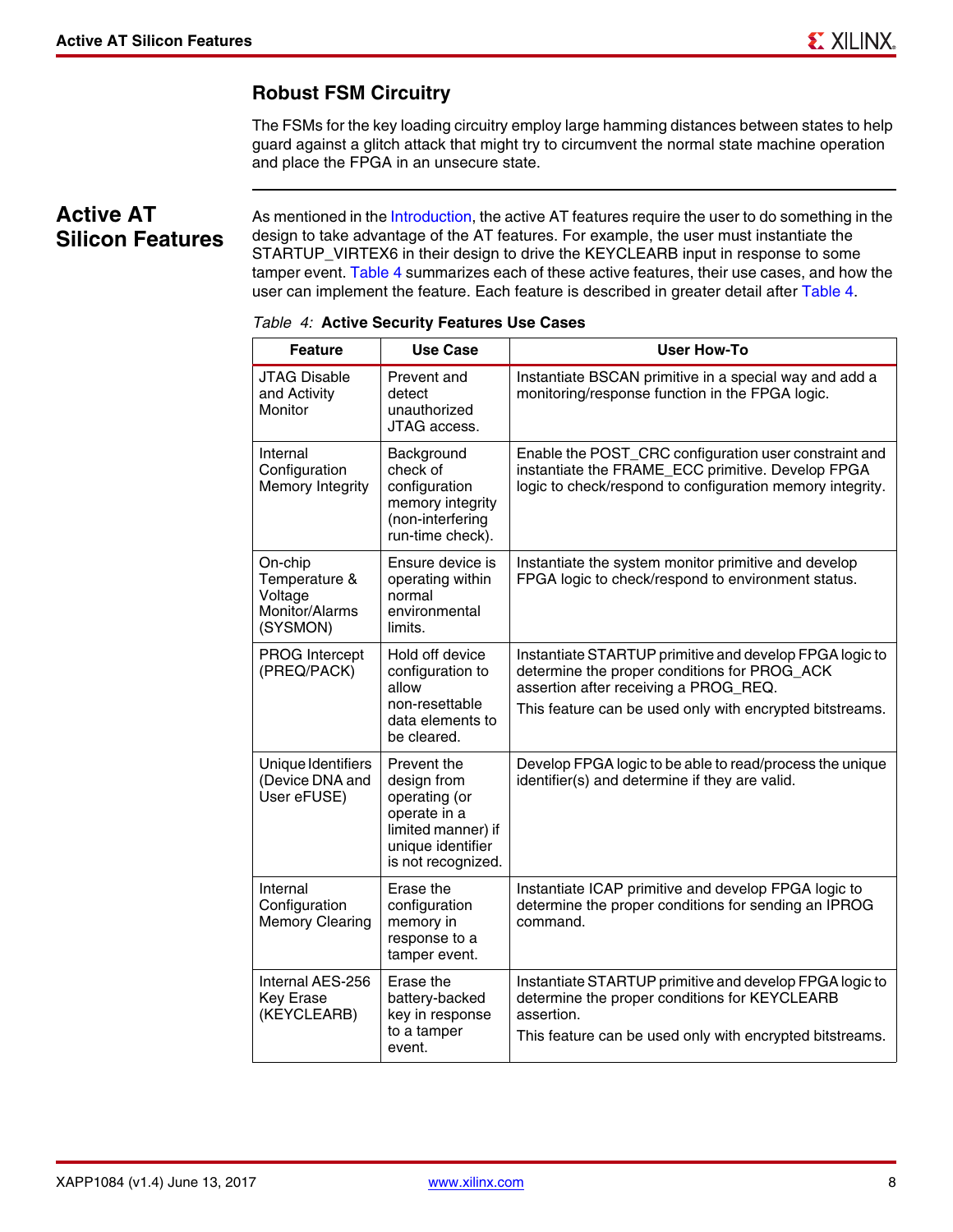| <b>Feature</b>            | Use Case                                                                                       | User How-To                                                                                                   |
|---------------------------|------------------------------------------------------------------------------------------------|---------------------------------------------------------------------------------------------------------------|
| Global 3-State<br>(GTS)   | Shut off outputs<br>in response to a<br>tamper event.                                          | Instantiate STARTUP primitive and develop FPGA logic to<br>determine the proper conditions for GTS assertion. |
| Global Set-Reset<br>(GSR) | Restore user<br>flip-flop states to<br>initial conditions<br>in response to a<br>tamper event. | Instantiate STARTUP primitive and develop FPGA logic to<br>determine the proper conditions for GSR assertion. |

*Table 4:* **Active Security Features Use Cases** *(Cont'd)*

#### <span id="page-8-0"></span>**JTAG Disabling (Prevention)**

An attacker often starts at the JTAG port when trying to break into a system. The built-in JTAG primitive (BSCAN) can be instantiated in a special way to break the JTAG chain and to monitor for any unauthorized activity. For Virtex-6 FPGAs the primitive is named BSCAN\_VIRTEX6; for 7 series FPGAs the primitive is named BSCANE2.

To break the JTAG chain for the FPGA (and any other devices in the same chain as the FPGA device, either upstream or downstream), the user can employ two different methods.

The first method is to instantiate a BSCAN primitive in the user design and attach the DISABLE\_JTAG => TRUE attribute to it. Here is an example VHDL instantiation for a Virtex-6 FPGA design:

```
BSCAN_VIRTEX6_U0 : BSCAN_VIRTEX6
 generic map ( 
   DISABLE_JTAG => TRUE,
   JTAG_CHAIN => 1 -- can be 1, 2, 3, or 4 depending on the
                   -- desired physical location of the primitive
 )
 port map (
  CAPTURE => open,
   DRCK => open.RESET => open,
  RUNTEST => open,
   SEL => open,
   SHIFT => open,
   TCK => tck_signal,
   TDI => tdi_signal,
   TMS => tms_signal,
   UPDATE => open,
   TDO \t= > '1');
```
**Note:** The TCK, TDI, and TMS signals are the only ports connected above because they can be used to monitor for any JTAG activity (this is explained in [JTAG Monitoring \(Detection\), page 10](#page-9-0)).

The second method to break the JTAG chain is to add the -g DISABLE\_JTAG option when running BitGen. Either method can be used. The first method ensures that the chain is broken by the user design. The second method defers this decision to break the chain to later on in the tool flow. It is up to the system designer to determine where to make this decision.

*Note:* If the BitGen option is used and an attacker tries to turn off this option later on, this bit-flip attack is detected by the authentication step and the device does not start up.

If the user has instantiated a soft ChipScope™ Pro logic analyzer core [\[Ref 11\]](#page-17-10) in their FPGA logic design, breaking the JTAG chain causes the ChipScope Pro logic analyzer core to become inoperative because the core depends on the JTAG port for the communications path back to the host (this also includes any other type of processor debugger that depends on the JTAG port for communication). During the FPGA debug phase, the JTAG chain can be left intact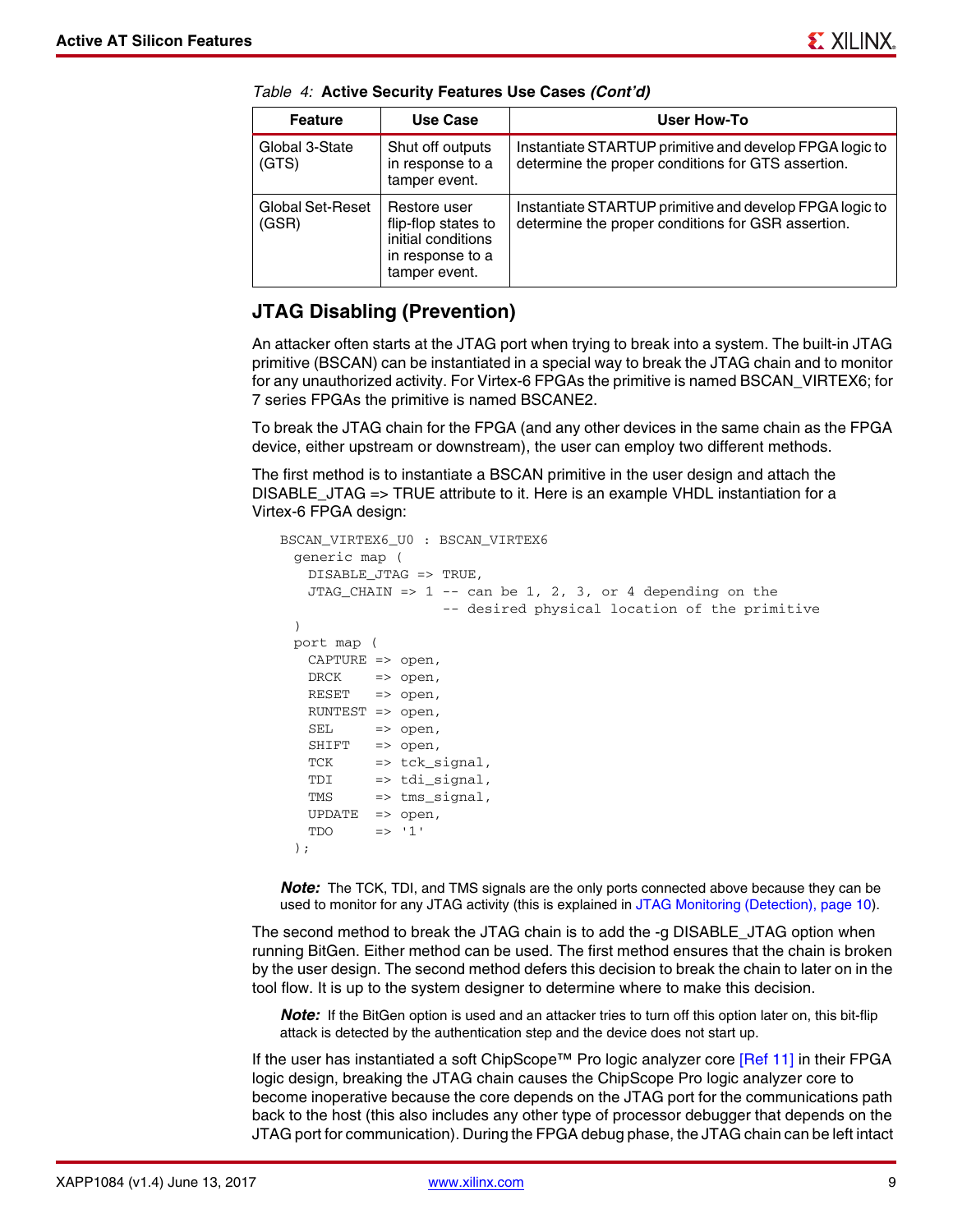and only broken later on in the development cycle when the ChipScope Pro analyzer's functionality (or processor debugger) is no longer required.

JTAG configuration of the device cannot be used when the option to break the JTAG chain is enabled. The user must choose one of the other configuration interfaces, such as serial, serial parallel interface (SPI), byte parallel interface (BPI), or SelectMAP [\[Ref 6\],](#page-17-4) [\[Ref 7\]\)](#page-17-5). JTAG boundary-scan board-level tests operate normally as long as the actual configuration of the FPGA device is delayed.

#### <span id="page-9-0"></span>**JTAG Monitoring (Detection)**

<span id="page-9-1"></span>To detect any JTAG activity from within the device, the user needs to monitor any combination of the JTAG TCK, TDI, or TMS line(s) on a BSCAN primitive. Because any external JTAG command requires these lines to toggle, activity detectors on any or all of these lines catch this. For example, to monitor any rising edges on the TDI line, the circuit in [Figure 4](#page-9-1) could be used.



*Figure 4:* **Example JTAG Activity Detector**

Any rising edge on the TDI line gets latched and the detect output of the DFF remains at 1 until the part is reconfigured (i.e., until the PROGRAM\_B input is asserted). This method can be extended to monitor rising/falling edges on any of the TCK, TDI, and/or TMS signal lines. When any of the outputs of the JTAG detector DFFs are set, they can be used to initiate a tamper penalty.

#### **Internal Configuration Memory Integrity (Detection)**

Corruption of any of the internal configuration memory cells (which are configured by the decrypted bitstream) could cause the FPGA to operate in an unknown or undesired manner. The corruption could occur by an intentional tamper attack or by an unintentional event such as a single-event upset (SEU). By using the readback cyclic redundancy check (CRC) feature, continuous readback of configuration data in the background of a user design is performed to detect any bit flips. This capability can be used in conjunction with the FRAME\_ECC primitive for advanced operations such as SEU corrections.

Implementation details can be found in the Virtex-6 and 7 series FPGAs configuration user guides [\[Ref 6\],](#page-17-4) [\[Ref 7\]](#page-17-5) in the Readback CRC chapter. Additionally, Xilinx offers a Soft Error Mitigation (SEM) core [\[Ref 12\]](#page-18-0) for the Virtex-6 device that has additional detection, correction, and classification features (including error injection so all aspects of a system can be evaluated) contained in a single IP core.

For a more minimal approach, just the POST\_CRC check could be used to see if there was a bit flip (corruption) somewhere in the FPGA's configuration memory (overall CRC check on the configuration memory) and then respond at the system level. However, this minimal approach does not allow the user to pinpoint the bit error(s) and perform correction(s).

#### **Temperature/Voltage Monitoring and Alarms (Detection)**

By modifying the normal operating voltages and/or temperature of an FPGA, an attacker might attempt to cause the device to behave in an unintended way, perhaps to either extract data from it or cause it to bypass certain security features. For example, FIPS 140-2,*Security*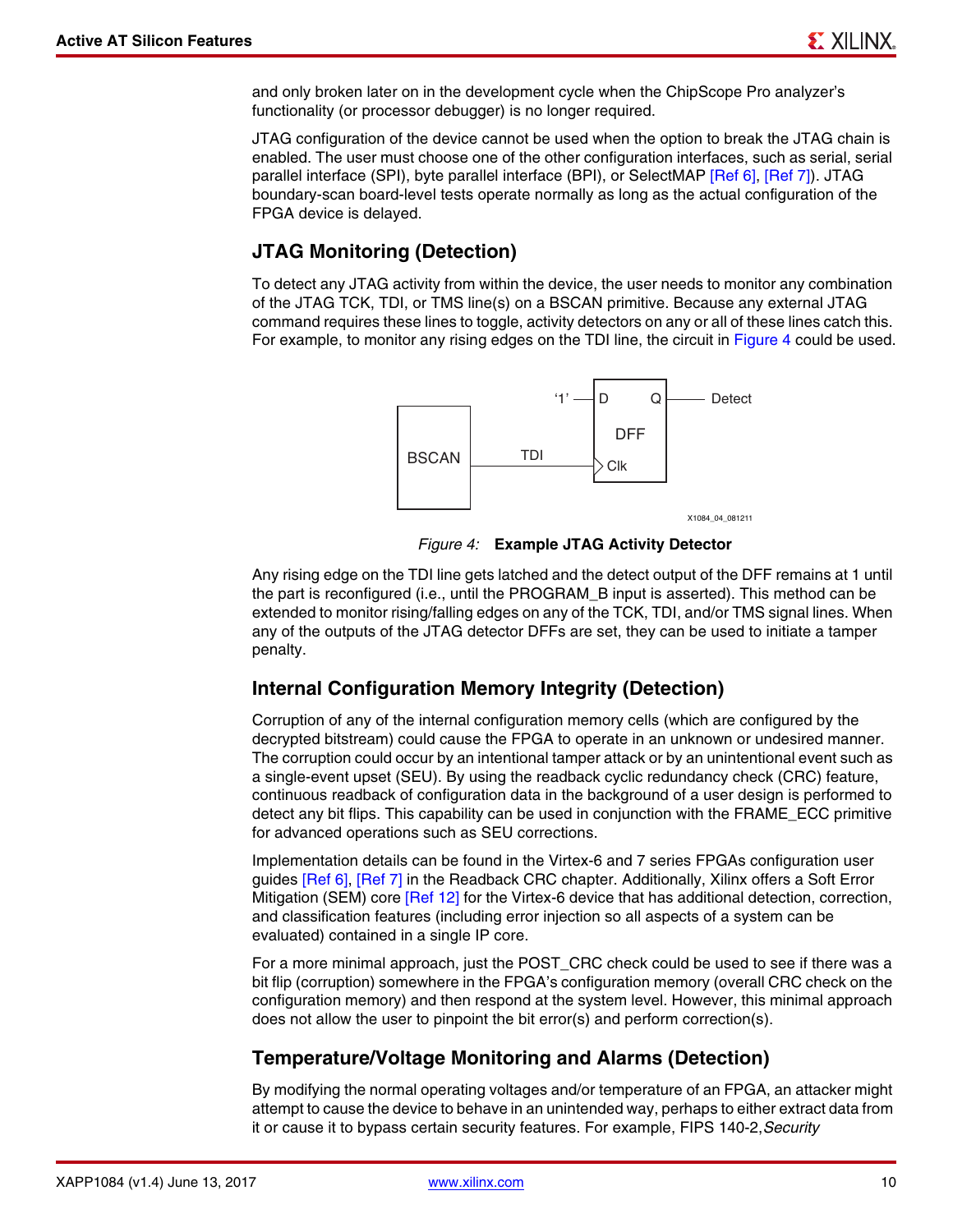*Requirements For Cryptographic Modules* [\[Ref 13\]](#page-18-1) states: *"*In particular, the cryptographic module shall monitor and correctly respond to fluctuations in the operating temperature and voltage outside of the specified normal operating ranges."

To help meet this type of requirement, on-chip hard IP blocks can be used, namely, the Virtex-6 FPGA System Monitor (SYSMON) [\[Ref 14\]](#page-18-2) or the 7 series FPGAs Xilinx analog-to-digital converter (XADC) [\[Ref 15\]](#page-18-3). Both are multi-channel ADCs within the FPGA and can be used to monitor on-chip power supply voltages and on-chip die temperature as well as external analog voltages fed into the FPGA. They can also be easily instantiated in the user's design. This type of on-chip monitoring is more secure than off-chip because it is harder to tamper with.

Upper and lower alarm limits can be programmed directly into SYSMON and XADC for the on-chip parameters. Additional FPGA logic can be used to create alarm limits for external voltage inputs (e.g., an external analog voltage tamper loop or the output of a pressure sensor). The status of the alarm signals can be used by the user design/system to determine the appropriate course of action in case they become active (i.e., determine the appropriate tamper penalty). The analog inputs are bandwidth-limited (see *Virtex-6 FPGA System Monitor User Guide* [\[Ref 14\]](#page-18-2) and *7 Series FPGAs XADC Dual 12-Bit 1MSPS Analog-to-Digital Converter User Guide* [\[Ref 15\]](#page-18-3) for the maximum input frequencies).

If detection of very fast changes in temperature or voltages is required, an off-chip solution might be required. It is up to the system designer to define what the required detection bandwidth needs to be. *The Sorcerer's Apprentice Guide to Fault Attacks* [\[Ref 16\]](#page-18-4) describes a number of methods to mount an attack on a chip, one of them being variations in the power supply voltage.

### **Unique Identifiers (Detection)**

Two types of unique identifiers (UIs) are available for use: Device DNA and User eFUSE. They can be used as anti-cloning security measures (i.e., someone steals the user's bitstream and uses it to program their own devices) or for enabling/disabling certain features (upgrade/downgrade) depending on the value of the UI.

Device DNA consists of a 57-bit device-specific serial number and is set by Xilinx in one-time programmable (OTP) fuses on the FPGA during the manufacturing flow (FPGA logic read access to the value is via the DNA\_PORT primitive, or it can be read externally via JTAG). User eFUSE provides 32 bits of user read/write OTP area and is set by the user via JTAG (FPGA logic read access to the value is via the EFUSE\_USR primitive). Both of these UIs can be used separately or in conjunction for security purposes.

*Note:* Use of Device DNA and/or User eFUSE provides for unique IDs, but does not provide cryptographically strong confidentiality or authentication (such as AES-256/HMAC). AES-256 encryption is the preferred method of providing anti-cloning protection. However, by taking advantage of these UIs, the designer can add another layer to the overall AT scheme.

These UIs can be used to link the bitstream to one particular device (in the case of Device DNA or multiple devices in the case of User eFUSE). The UI comparison is put into the FPGA design by the user and the results of this comparison can be used to gate FPGA activity. For example, if the UI comparison fails, the design can refuse to function or function with limited capability. An example use case of the UIs is as follows:

1. Setup: Read the UI value(s) from the FPGA via JTAG, generate a checksum from the UI value(s), and store in a flash device accessible to the FPGA (using a robust one-way function—a keyed type is the most secure) as shown in [Figure 5.](#page-11-0)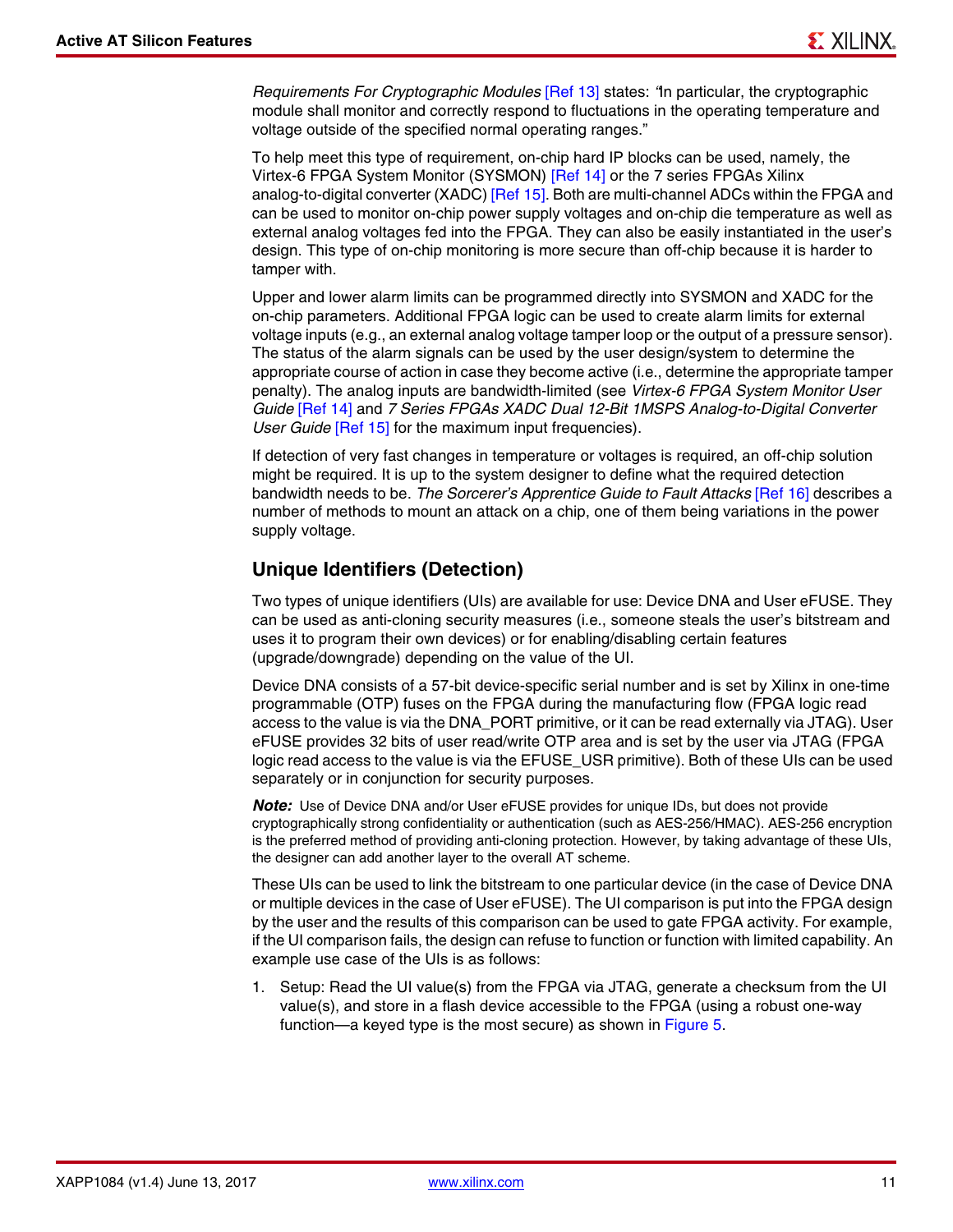<span id="page-11-0"></span>

*Figure 5:* **Encrypt the DNA Value With a Confidential Key**

The key for the one-way shown in [Figure 5](#page-11-0) could be stored within the encrypted bitstream. If bitstream encryption is not used, this approach relies on the complexity of the bitstream to keep the key confidential.

- 2. Configure the FPGA.
- 3. Compare: The FPGA user design reads the UI value from either or both the DNA\_PORT and EFUSE USR primitive(s) and then calculates the checksum using the same algorithm. The user design then compares the calculated checksum with the checksum read from Flash. If the checksum passes, the design is allowed to become active.

<span id="page-11-2"></span>

*Figure 6:* **Checksum Comparison**

For additional information on these UIs, consult the Virtex-6 FPGA and 7 series FPGAs configuration user guides [\[Ref 6\],](#page-17-4) [\[Ref 7\].](#page-17-5) *Security Solutions Using Spartan-3 Generation FPGAs* [\[Ref 17\]](#page-18-5) also talks about Device DNA operation for certain Spartan class FPGA devices.

#### <span id="page-11-1"></span>**Critical User Clock/Signal Monitoring (Detection)**

When using bitstream encryption, the user can take advantage of an uninterruptible clock source named CFGMCLK (configuration internal oscillator clock output), located as an output on the STARTUP block primitive (refer to the example VHDL instantiation of the STARTUP block in [PROG Intercept \(Prevention and Detection\)](#page-12-0). Because this clock is always active, it can be used as the basis for a user clock (or other critical user signal) monitoring function. Even though CFGMCLK can vary quite a bit from its nominal value of 50 MHz  $(\pm 55\%$  in Virtex-6 devices and ±50% in 7 series and Zynq devices), it can still be quite useful in a monitoring function to make sure a critical user clock or signal is still "alive" and toggling between a lower and upper frequency range (which takes into account the CFGMCLK variation). If the critical user clock or signal falls out of this range, it can indicate either that the user design has malfunctioned or is being tampered with, and the appropriate penalty could be asserted.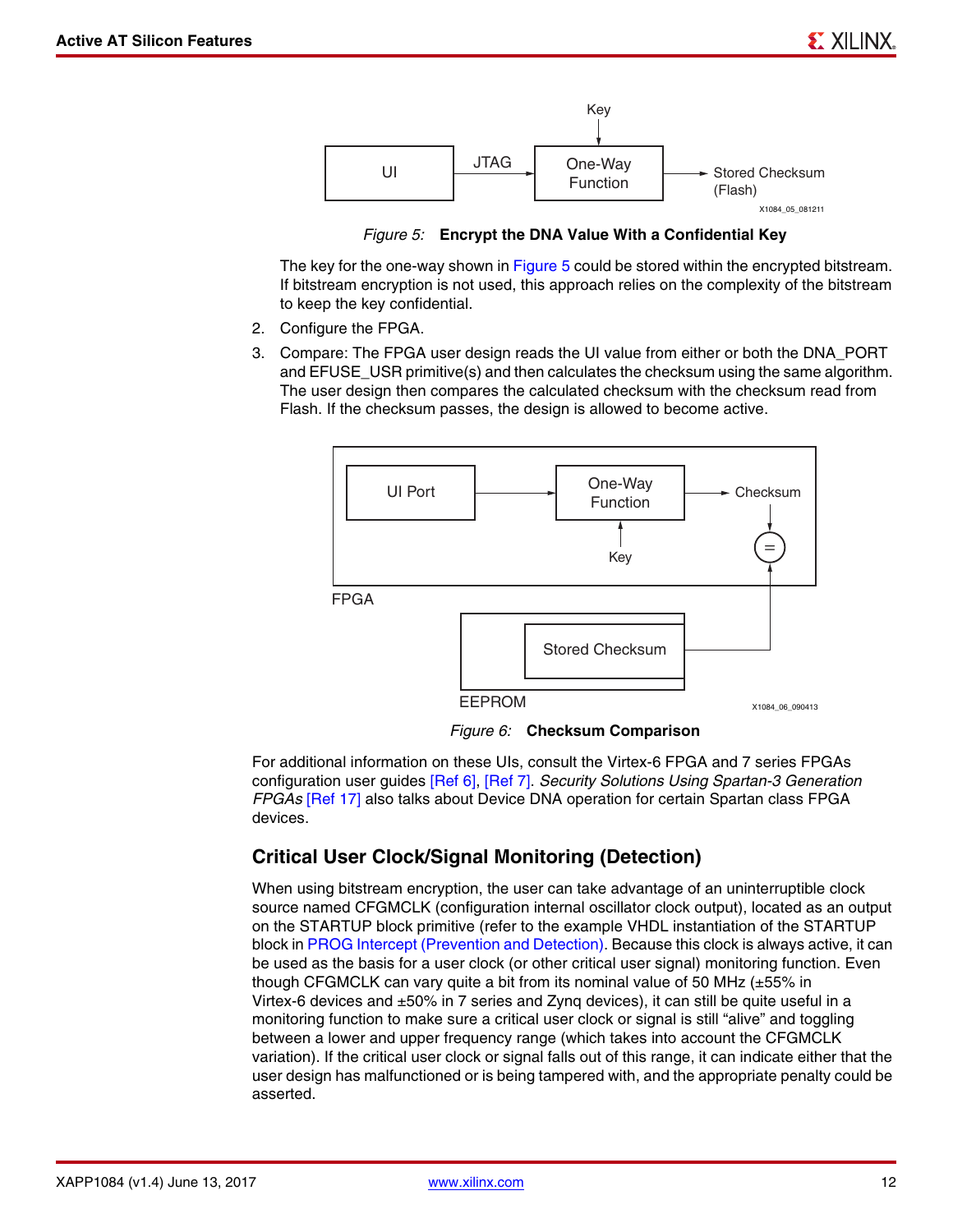#### <span id="page-12-0"></span>**PROG Intercept (Prevention and Detection)**

Not all memory elements in the FPGA are cleared upon configuration. For example, there might be microprocessor caches or gigabit speed serial I/Os (GTX and GTH transceivers) with FIFOs in use that retain state even after the external PROGRAM\_B pin is asserted (assertion of PROGRAM\_B causes the FPGA to reset and become reconfigured via the bitstream). An attacker could potentially assert the PROGRAM\_B pin and replace the user bitstream with their own bitstream (one that is designed to dump out the contents of the uncleared memory elements after the FPGA is configured). By using the PROG intercept feature (there is a PROG request/acknowledge pair on the STARTUP block PREQ/PACK), the user can indefinitely delay the reconfiguration of the FPGA so that these memory elements can first be cleared by the user design (or any other housekeeping tasks that might need to be performed before allowing a PROGRAM\_B to happen).

Another use case for PROG intercept could be a system (when fielded) that should never see PROGRAM\_B assertion while active—its mere presence signifies a tamper event. One of the first things an attacker might do is to assert the PROGRAM\_B to observe the start-up behavior of the FPGA. If the user design sees the PREQ go active, it could invoke a penalty and then allow the PROGRAM\_B to occur (by asserting PACK).

Whenever an encrypted bitstream has been loaded (with the PROGRAM\_B intercept security feature enabled) and the PROGRAM\_B pin is asserted externally (or an internal IPROG command is sent to the ICAP), the FPGA logic sees the PREQ output assert High on the STARTUP block. Configuration is held off indefinitely until the user drives the PACK input High (rising-edge sensitive) or until the device is power cycled.

The following is an example VHDL instantiation of the STARTUP block with the correct security generic set and the PREQ/PACK signal connections:

```
STARTUP_U0 : STARTUP_VIRTEX6
   generic map (
    PROG_USR => TRUE ) -- turn on PROGRAM_B intercept security feature
   port map (
    CFGCLK => open,
    CFGMCLK => cfgmclk_signal,
    DINSPI => open,
    EOS => open,
     PREQ => preq_signal, -- PROGRAM request to FPGA logic output
     TCKSPI => open,
    CLK \qquad \qquad \Rightarrow \qquad 0 \qquad ,GSR => gsr_signal,
     GTS => gts_signal,
    KEYCLEARB => keyclearb_signal,
     PACK => pack_signal, -- PROGRAM acknowledge input (rising edge)
     USRCCLKO => '0',
     USRCCLKTS => '0',
    USRDONEO => '0',
     USRDONETS => '0'
);
```
#### **Key Clear (Response/Penalty)**

The crown jewel of the FPGA is the AES key used to decrypt the bitstream. After an attacker has access to the key, the contents of the original bitstream can easily be determined. By connecting the user design to the KEYCLEARB input (located on the STARTUP block primitive, in [PROG Intercept \(Prevention and Detection\), page 13\)](#page-12-0), the system designer can choose to assert this signal as a penalty in response to internal (or external) tamper events. By erasing both the 256-bit key in BBRAM and the 1920-bit expanded key in the decryption block, the encrypted bitstream stored in off-chip non-volatile memory becomes useless to the attacker. The KEYCLEARB signal has no effect on the non-volatile eFUSE key.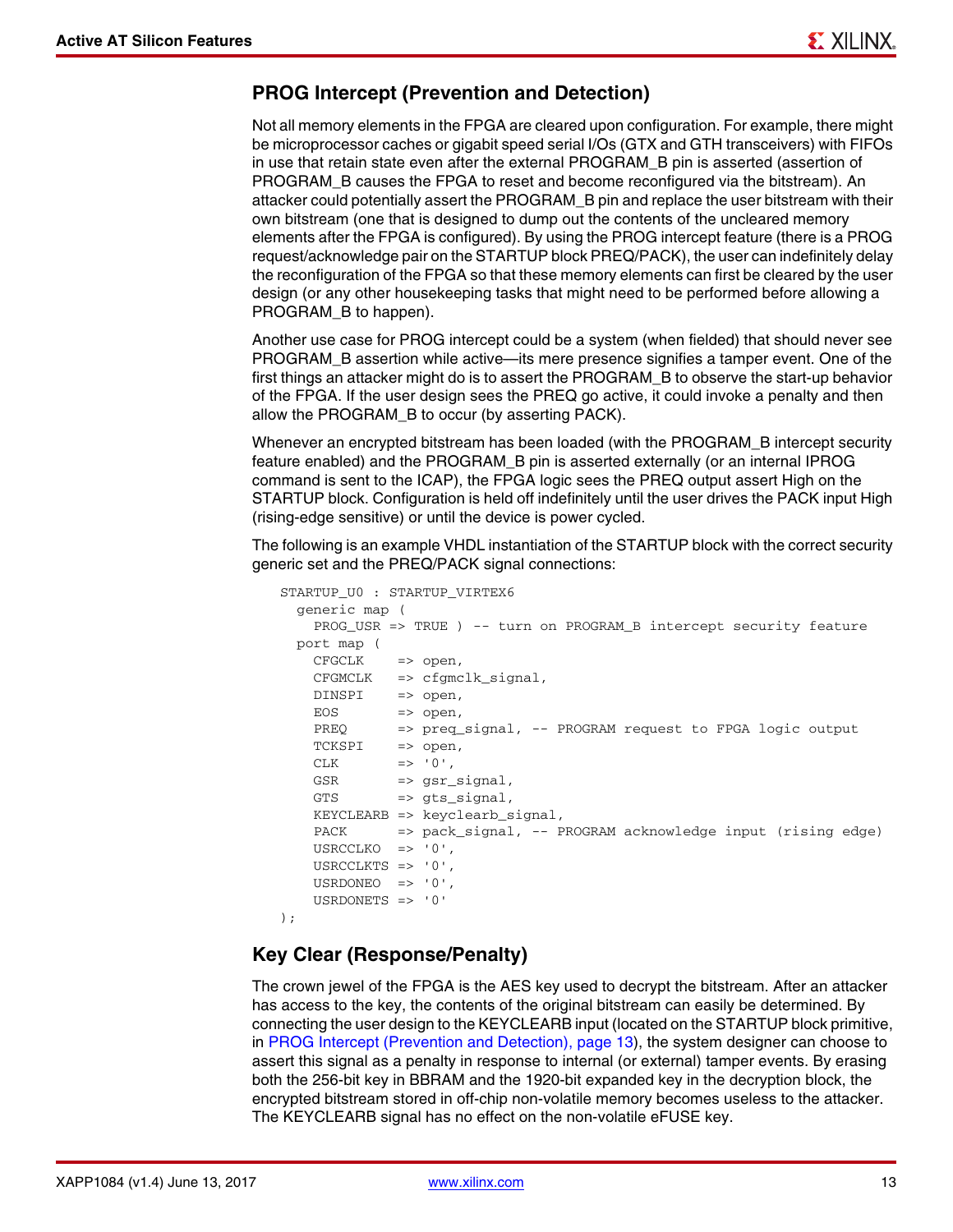The decision for the KEYCLEARB assertion (as well as all other tamper responses) does not necessarily need to originate from within the FPGA itself. It could be due to a tamper event somewhere else in the system (e.g., a breach of a system-level or module-level tamper boundary).

After the key is cleared, the FPGA device is useless until reprogrammed with the same key again or reconfigured using IPROG [\[Ref 6\]](#page-17-4), [\[Ref 7\]](#page-17-5) to a different bitstream (perhaps an unencrypted bitstream with reduced functionality). Ensure that the KEYCLEARB input is only asserted under the proper conditions. In many cases, equipment must be taken out of the field and sent back to a central depot or manufacturing facility to be re-enabled with a key load operation.

## <span id="page-13-2"></span>**IPROG (Response/Penalty)**

IPROG is an internal command sent through the ICAP interface that clears the FPGA configuration memory, all flip-flop contents, and key expansion memory, but not the key itself. It is equivalent to the assertion of the external PROGRAM\_B pin. This command effectively clears configuration memory (configuration data, block RAMs, and flip-flop state) and can be combined with the KEYCLEARB signal in response to tampering. The KEYCLEARB assertion must occur before an IPROG command is sent (the IPROG command can be sent to the ICAP immediately following the assertion of KEYCLEARB).

After both of these penalties are invoked, the FPGA becomes inoperable because the existing bitstream can no longer be decrypted by the FPGA. The fact that device configuration is no longer possible (with the encrypted bitstream) would be an indication that a tamper event has occurred. At this point, the user design might choose to load in an unencrypted bitstream after the KEYCLEARB/IPROG penalties so that there is some basic/reduced functionality without exposing any of the CT.

To send an IPROG command to the configuration engine, the ICAP primitive must be instantiated in the user design and the appropriate sequence of commands must be written to it. For more information, refer to the IPROG Reconfiguration sections in the Virtex-6 FPGA or 7 series FPGAs configuration user guides [\[Ref 6\],](#page-17-4) [\[Ref 7\].](#page-17-5)

## <span id="page-13-1"></span>**Global 3-State (Response/Penalty)**

Depending on the system design, critical (red) information might flow out of the external FPGA pins (e.g., a crypto module). Asserting the global 3-state (GTS) input on the STARTUP block (see the sample code in [PROG Intercept \(Prevention and Detection\), page 13](#page-12-0) and section [Global Reset \(Response/Penalty\)](#page-13-0) in response to a tamper event causes all FPGA outputs to immediately enter a high-Z state and prevent any more data from flowing outside the FPGA. This could be an immediate step to take just prior to an IPROG and/or KEYCLEARB to make sure red data flow is halted as soon as possible.

# <span id="page-13-0"></span>**Global Reset (Response/Penalty)**

Critical data or sensitive parameters can be stored in FPGA logic registers such as user key (not the AES BBRAM key). Asserting the global reset (GSR) input on the STARTUP block (see [PROG Intercept \(Prevention and Detection\), page 13](#page-12-0)) in response to a tamper event causes all FPGA registers (i.e., flip-flops) to be restored to their default state. This could be an immediate step to take just prior to an IPROG and/or KEYCLEARB to make sure all sensitive data in the FPGA is erased as soon as possible. The GSR does not impact shift register look-up table (SRL) or block RAM contents; these must be cleared by the user design or by an IPROG command.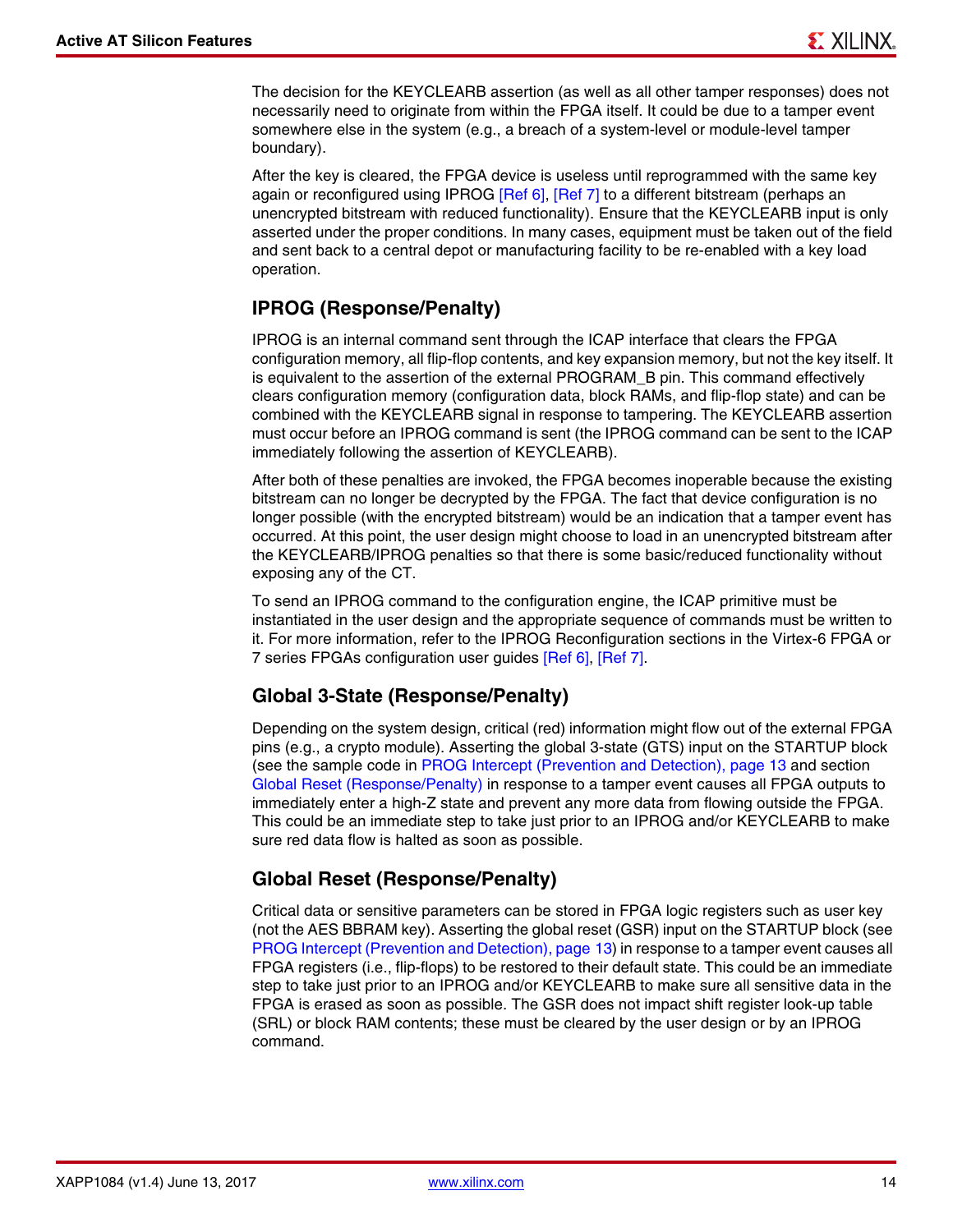# **Tamper Resistance Guidance**

This section provides guidance and technical tips that can be used in conjunction with the previously addressed built-in silicon AT features to create tamper-resistant designs using Virtex-6 FPGAs and 7 series FPGAs.

# **Load CT Only When Needed (Prevention)**

If the user design can be partitioned into sections that contain non-critical and critical technology (CT) blocks, it might be possible to only have the non-CT portion of the user design resident at all times and use partial reconfiguration (PR) features [\[Ref 18\]](#page-18-6) of the FPGA to allow the CT to be loaded *only when needed*. The CT can then be erased (by loading in a *black box* version of the PR region) when it has completed its tasks. The partial bitstream for the CT can be decrypted by the AES key or in the FPGA logic by the system designer's algorithm of choice. In response to a tamper event, both the PR region and the key for the CT (perhaps stored in block RAM or FPGA logic registers) could be erased.

For example, [Figure 7, page 15](#page-14-0) and [Figure 8, page 16](#page-15-0) illustrate a general system with an FPGA, CPU, and external memory devices (for FPGA configuration, PR, CPU code, and CPU boot code). In [Figure 7,](#page-14-0) the PR region (named User CT Logic Region) is empty.

<span id="page-14-0"></span>

*Figure 7:* **Use Model: Protecting System CT**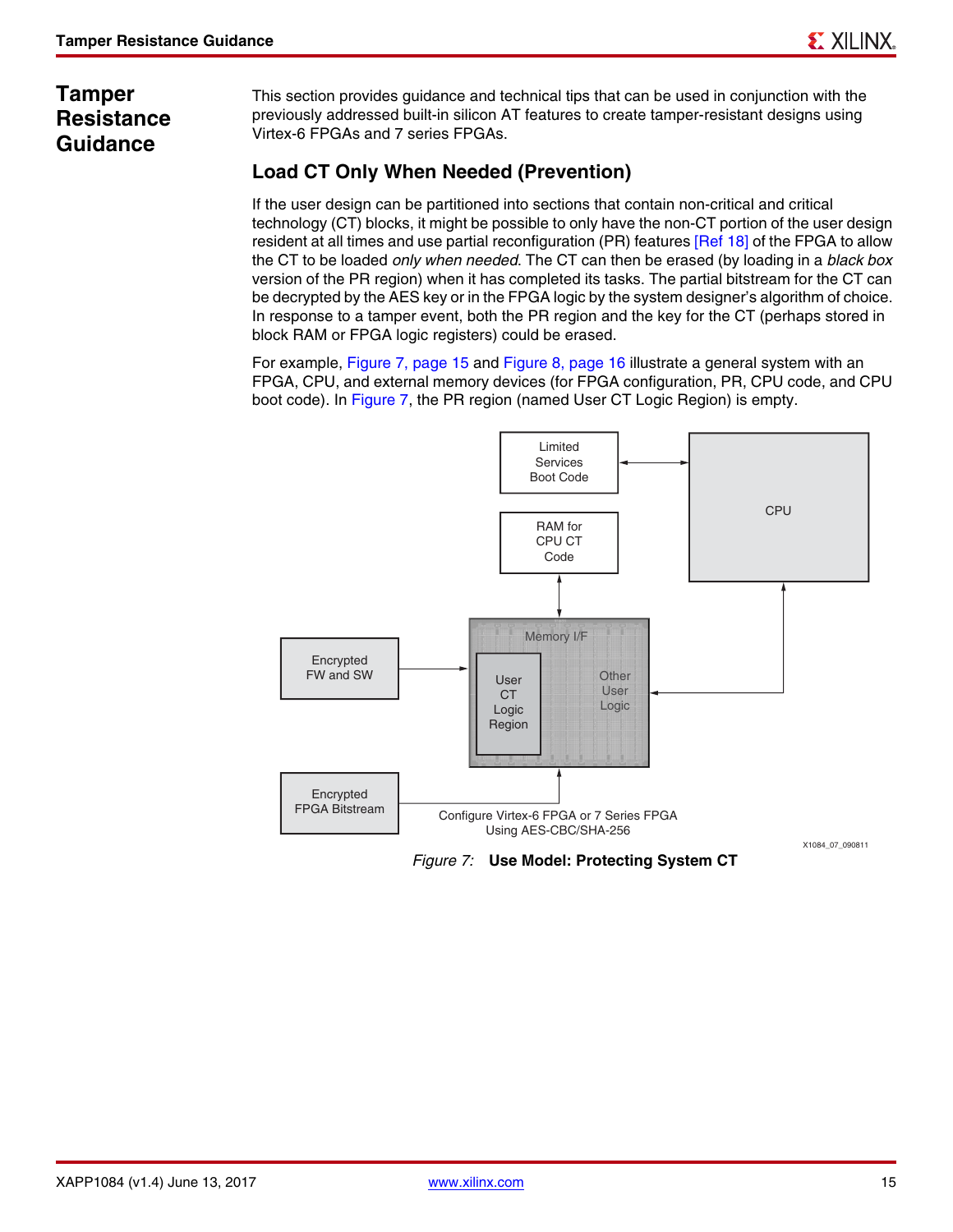In [Figure 8](#page-15-0), this region on the FPGA has been dynamically loaded with CT logic via PR (named User CT Logic). When the CT function is completed (or a tamper event occurs), the PR region can be returned to the state shown in [Figure 7](#page-14-0) by loading in a black box version of the PR module.

*Note:* If a tamper event was to occur, the sensitive CPU code memory could also be erased so that only encrypted, cleared, or non-sensitive external memory contents remain.

<span id="page-15-0"></span>

*Figure 8:* **Use Model: Protecting System CT—Tamper Response**

In these examples, the ICAP is used as the means of performing the PR. Because the ICAP is a trusted channel, it allows either encrypted or unencrypted PR bitstreams (even if an eFUSE key is being used with the  $cfg\_aes\_only$  eFUSE bit blown). An encrypted PR bitstream is always recommended (whether the decryption takes place in the dedicated decryption logic in the FPGA's configuration engine or with the user's decryptor of choice in the FPGA logic). A useful reference on secure PR is *PRC/EPRC: Data Integrity and Security Controller for Partial Reconfiguration* [\[Ref 19\].](#page-18-7)

## <span id="page-15-1"></span>**Key Erase via External Shunt**

Another method to erase the BBRAM key is via an external shunt to ground on the  $V_{BAT}$  line. This method can be used to erase the key when main power ( $V_{\text{CCINT}}$  and  $V_{\text{CCAUX}}$ ) to the FPGA is not applied because active features, such as KEYCLEARB, can be used only after the FPGA is powered up and configured. For instance, if a system-level tamper event is detected prior to the FPGA having its main power applied, the external battery power line to the FPGA's  $V_{BATT}$ pin can be opened and the  $V_{BATT}$  pin driven to ground with some sort of transistor shunt. Care must be taken that the circuit is designed to open the battery connection before shunting the  $V_{BAT}$  pin to ground. Another option is to connect the battery to the  $V_{BAT}$  pin via a resistor ( $V_{BAT}$  pin maximum input current is 150 nA). By choosing the appropriate resistance value, the  $V_{\text{BATT}}$  pin can be shunted to ground directly without causing excessive current flow out of the battery.

If an FPGA is not powered up (no  $V_{CClNT}$ ,  $V_{CCAUX}$ , etc., except for  $V_{BATT}$ ), it would take a worst-case maximum time of 50 ms for the AES key (stored in BBRAM) to become erased if a user was to properly shunt the V<sub>BATT</sub> pin to ground (at  $-55^{\circ}$ C). Additionally, with only V<sub>BATT</sub>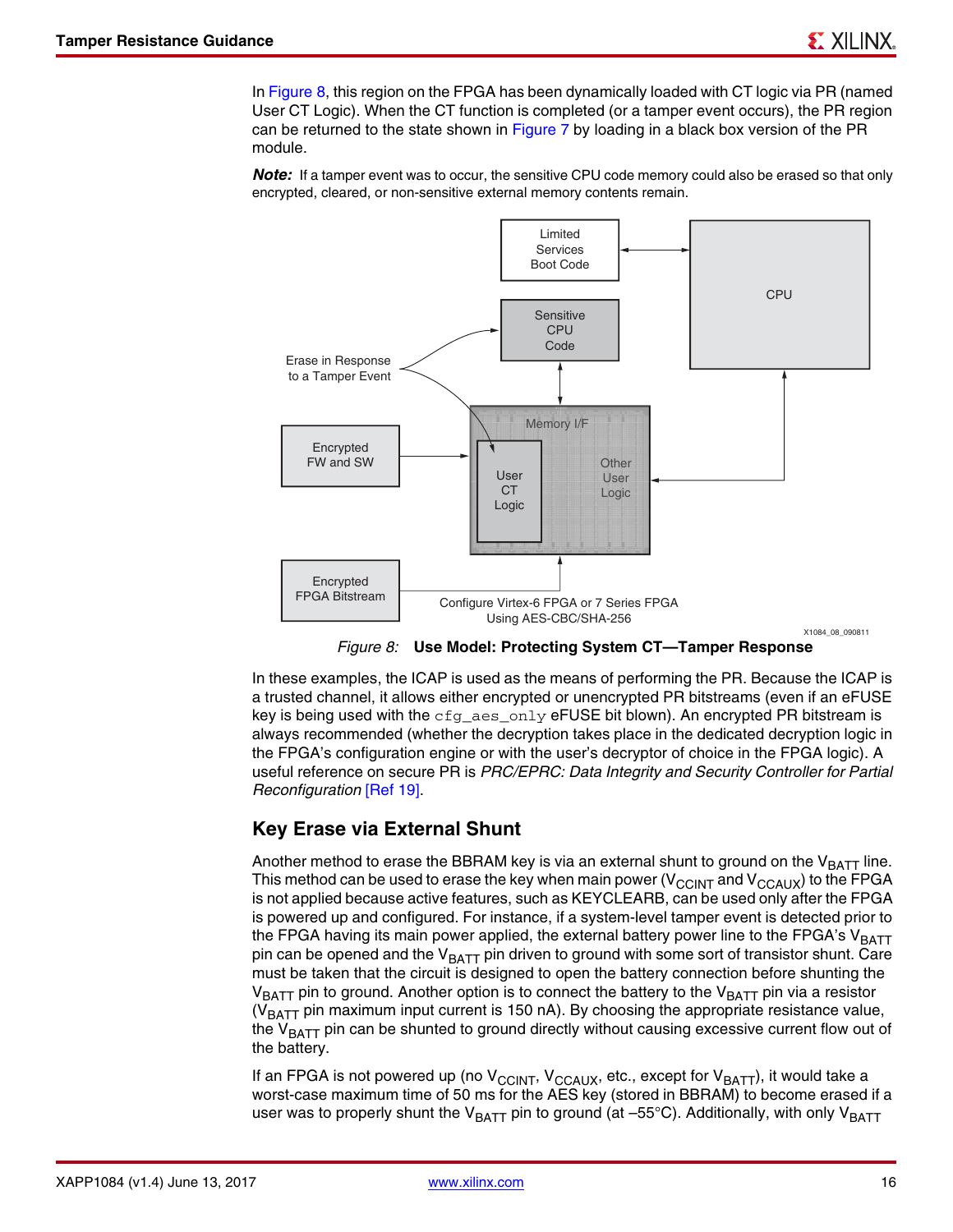powered, the BBRAM key can be retained in the storage temperature range of –65°C and 150°C.

#### **Preemptive Key Erase**

Another use case for key erase could be a preemptive measure.

After loading and decrypting the bitstream, the BBRAM key can be purposely erased before sending the system out into the field. Of course, this would only work for a system that is not intended to be power-cycled after it becomes deployed (for example, a missile after being launched). This could also be used for an eFUSE key by writing over it with all ones via JTAG before deployment (as long as eFUSE key reading/writing has not been disabled yet).

### **Avoiding Weak or Duplicate Keys**

All zeroes, all ones, or repetitive patterns should never be used in user keys. Keys should not be reused (or the same key used for AES and HMAC) if at all possible. Personnel access to the key values should be tightly controlled (i.e., only those with a need to know have access to key data). Ideally, a random source should be used to create the keys (avoiding weak keys; for example, an all zeroes random key is theoretically possible). The BitGen software can generate AES and HMAC keys. However, it uses a pseudorandom process seeded with the current date and time. The most secure keying material comes from a truly random process.

Key management is a very important element in any cryptographic system (it is probably the most complex element). For additional help on this subject, the NIST Key Management Guideline [\[Ref 20\]](#page-18-8) is a useful reference.

## <span id="page-16-0"></span>**Updating Keys in the Field**

One obvious approach is using the iMPACT software to load the key in the FPGA that corresponds to the updated bitstream encrypted with a new key (this assumes the user has a portable computer with JTAG programming cable access). Another option is to use *Xilinx In-System Programming Using an Embedded Microcontroller* [\[Ref 21\]](#page-18-9) or *Embedded JTAG ACE Player* [\[Ref 22\]](#page-18-10). This allows the user to play a JTAG sequence from an adjacent processor based on a generated -keyonly option from iMPACT, which then allows the new key to be updated in BBRAM. It is important for the user to remember that because this is a *red* key load (i.e., the key is not encrypted), the appropriate safeguards must be taken to prevent unauthorized access during transfer of the red key data to the FPGA's JTAG port.

#### **Sending Tamper Status Outputs to System**

Upon a tamper event (in addition to asserting a penalty) the user design could send tamper status information back to the system (or write it to a non-volatile memory). The system could then store this information away for future auditing purposes. Because the FPGA is volatile, it would have to be designed to transmit the data before an IPROG command (tamper penalty) is given.

#### **Restricting Access to FPGA Probe Points**

Making it difficult for an attacker to get near the FPGA is a good example of a layered approach. A robust tamper boundary (perhaps with tamper detect switches) can be used around any device(s) that might contain CT (for example, an activated tamper switch could cause a shunt to go active on the FPGA's  $V_{BAT}$  line). Buried vias and routing can be used on the printed circuit board for FPGA signals, power supply routing can be kept within buried layers (and difficult to get to), and adequate decoupling can be used (buried capacitance technology should be used, if possible). JTAG boundary-scan techniques can be relied on for board-level factory testing and test points should be removed from production boards.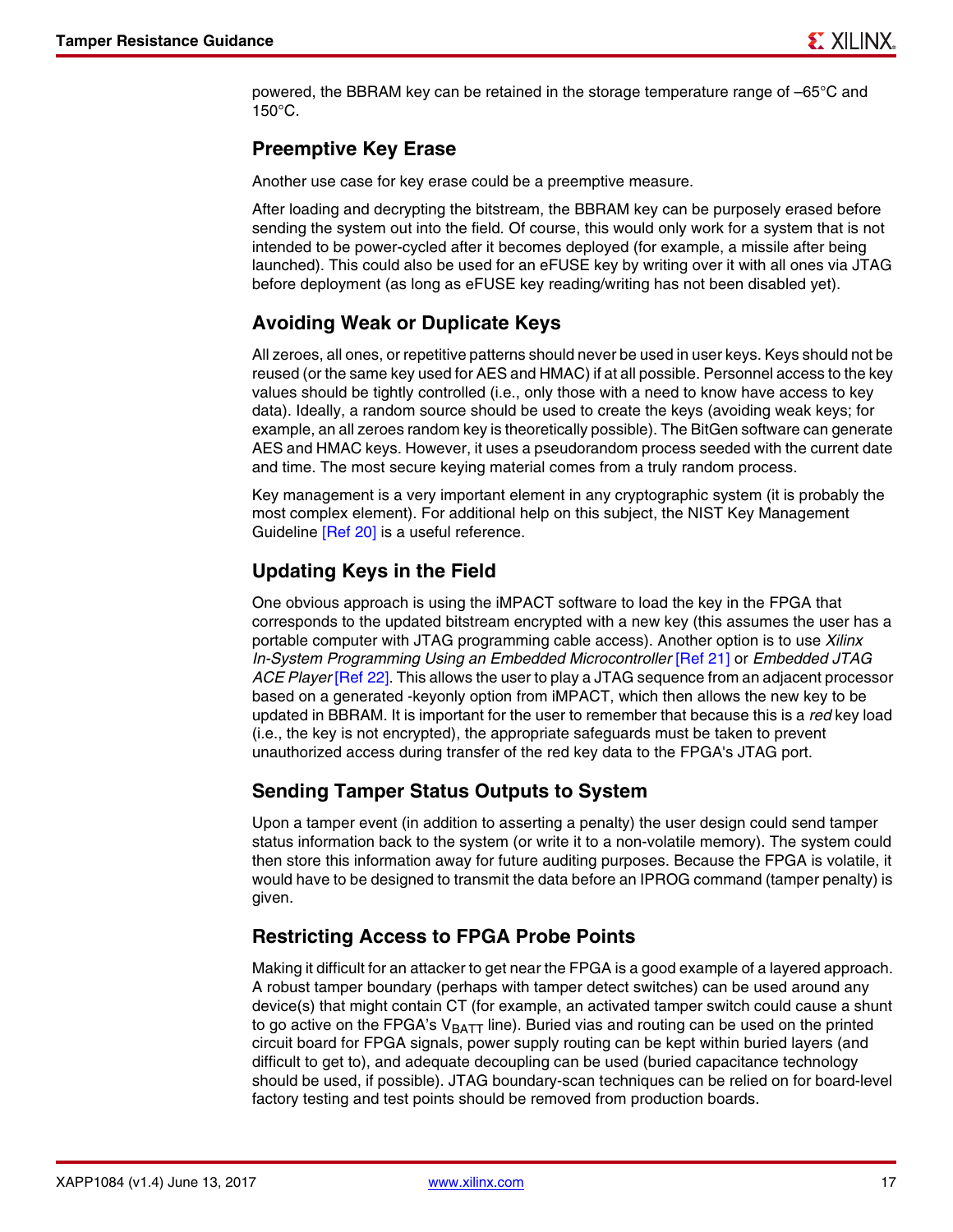#### <span id="page-17-11"></span>**Differential Power Analysis (DPA)**

DPA attacks on semiconductor devices have been known and understood for a number of years [\[Ref 23\].](#page-18-11) These attacks can be targeted at many different devices including processors, microcontrollers, payment cards (smart cards), as well as FPGAs. Academic papers have been published that claim to have successfully performed a DPA attack upon an FPGA to extract its bitstream decryption key (when using boards specially designed to enable such an attack).

While technically feasible, such attacks are not trivial to execute without specialized knowledge and equipment, as well as close physical access to the device. Systems engineers with concerns about the security of their design should implement a comprehensive (multi-layered) security strategy to protect their architecture and design files, access to physical equipment, and any other measures they deem appropriate. Xilinx has ongoing research and development in this area. Contact your local FAE for more information.

**Conclusion** This application note summarizes the AT features in Virtex-6 and 7 series FPGAs currently available to the FPGA designer and gives practical examples of how to use them effectively. By taking advantage of these features and following the AT guidance presented (early on in the design cycle), a tamper-resistant FPGA design can be realized.

> No single AT feature or technique is 100% effective all of the time or can meet all the AT needs for the entire system. However, making the adversary's job as difficult (and expensive) as possible and following a layered approach almost always yields very good (if not excellent) results.

> The tools and technologies for the development and testing of new integrated circuits (including FPGAs) are always evolving and improving. In parallel, the tools used by the adversary also evolve and improve, so it is important for the FPGA designer to be aware of what AT features and techniques are available for use. Additionally, Xilinx is committed to staying abreast of these developments to enhance and/or develop new features to protect customer IP now and into the future.

<span id="page-17-12"></span>**References** The following are referenced in this document:

- <span id="page-17-0"></span>1. Xilinx Getting Started <http://www.xilinx.com/company/gettingstarted/index.htm>
- <span id="page-17-1"></span>2. Xilinx ISE Design Suite <https://www.xilinx.com/products/design-tools/ise-design-suite.html>
- <span id="page-17-2"></span>3. [WP365,](http://www.xilinx.com/support/documentation/white_papers/wp365_Solving_Security_Concerns.pdf) *Solving Today's Design Security Concerns*
- <span id="page-17-3"></span>4. Security Monitor Product Brief [http://www.xilinx.com/publications/prod\\_mktg/CS1140\\_AD\\_SecMonIP\\_ProdBrf\\_Update\\_June\\_2012.pdf](http://www.xilinx.com/publications/prod_mktg/CS1140_AD_SecMonIP_ProdBrf_Update_June_2012.pdf)
- <span id="page-17-6"></span>5. Introduction to Indirect Programming – SPI or BPI Flash Memory [http://www.xilinx.com/support/documentation/sw\\_manuals/xilinx11/pim\\_c\\_introduction\\_in](http://www.xilinx.com/support/documentation/sw_manuals/xilinx11/pim_c_introduction_indirect_programming.htm) direct\_programming.htm
- <span id="page-17-4"></span>6. [UG360,](http://www.xilinx.com/support/documentation/user_guides/ug360.pdf) *Virtex-6 FPGA Configuration User Guide*
- <span id="page-17-5"></span>7. [UG470,](http://www.xilinx.com/support/documentation/user_guides/ug470_7Series_Config.pdf) *7 Series FPGAs Configuration User Guide*
- <span id="page-17-7"></span>8. *The Keyed-Hash Message Authentication Code (HMAC)*, FIPS PUB 198a <http://csrc.nist.gov/publications/fips/fips198/fips-198a.pdf>
- <span id="page-17-8"></span>9. *Secure Hash Standard*, FIPS PUB 180-2 <http://csrc.nist.gov/publications/fips/fips180-2/fips180-2withchangenotice.pdf>
- <span id="page-17-9"></span>10. [XAPP1175,](http://www.xilinx.com/support/documentation/application_notes/xapp1175_zynq_secure_boot.pdf) *Secure Boot of Zynq-7000 All Programmable SoC*
- <span id="page-17-10"></span>11. Xilinx ChipScope Pro and the Serial I/O Toolkit <http://www.xilinx.com/tools/cspro.htm>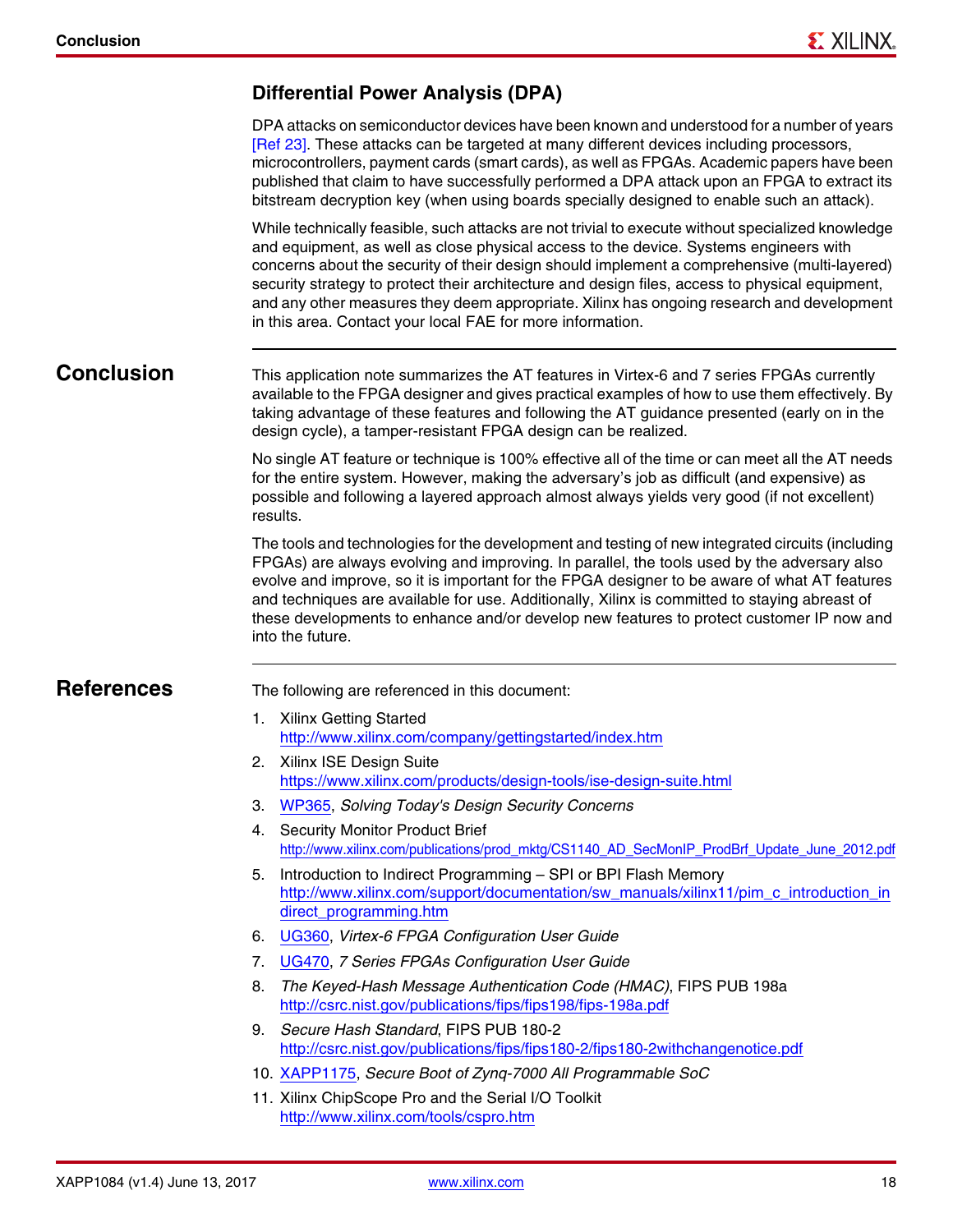- <span id="page-18-0"></span>12. Xilinx Soft Error Mitigation (SEM) Core <http://www.xilinx.com/products/intellectual-property/SEM.htm>
- <span id="page-18-1"></span>13. *Security Requirements for Cryptographic Modules*, FIPS PUB 140-2 <http://nvlpubs.nist.gov/nistpubs/FIPS/NIST.FIPS.140-2.pdf>
- <span id="page-18-2"></span>14. [UG370,](http://www.xilinx.com/support/documentation/user_guides/ug370.pdf) *Virtex-6 FPGA System Monitor User Guide*
- <span id="page-18-3"></span>15. [UG480,](http://www.xilinx.com/support/documentation/user_guides/ug480_7Series_XADC.pdf) *7 Series FPGAs XADC Dual 12-Bit 1MSPS Analog-to-Digital Converter User Guide*
- <span id="page-18-4"></span>16. Hagai Bar-El, Hamid Choukri, David Naccache, Michael Tunstall, and Claire Whelan. *The Sorcerer's Apprentice Guide to Fault Attacks.* <http://eprint.iacr.org/2004/100.pdf>
- <span id="page-18-5"></span>17. [WP266,](http://www.xilinx.com/support/documentation/white_papers/wp266.pdf) *Security Solutions Using Spartan-3 Generation FPGAs*
- <span id="page-18-6"></span>18. Xilinx Partial Reconfiguration <http://www.xilinx.com/tools/partial-reconfiguration.htm>
- <span id="page-18-7"></span>19. [XAPP887](http://www.xilinx.com/support/documentation/application_notes/xapp887_PRC_EPRC.pdf), *PRC/EPRC: Data Integrity and Security Controller for Partial Reconfiguration*
- <span id="page-18-8"></span>20. NIST Key Management Guideline [http://csrc.nist.gov/groups/ST/toolkit/key\\_management.html](http://csrc.nist.gov/groups/ST/toolkit/key_management.html)
- <span id="page-18-9"></span>21. [XAPP058](http://www.xilinx.com/support/documentation/application_notes/xapp058.pdf), *Xilinx In-System Programming Using an Embedded Microcontroller*
- <span id="page-18-10"></span>22. [XAPP424](http://www.xilinx.com/support/documentation/application_notes/xapp424.pdf), *Embedded JTAG ACE Player*
- <span id="page-18-11"></span>23. Google differential+power+analysis search results [http://scholar.google.com/scholar?q=Differential+power+analysis&hl=en&as\\_sdt=0&as\\_vi](http://scholar.google.com/scholar?q=Differential+power+analysis&hl=en&as_sdt=0&as_vis=1&oi=scholart) s=1&oi=scholart

### **Revision History**

The following table shows the revision history for this document.

| Date     | <b>Version</b> | <b>Description of Revisions</b>                                                                                                                                                                                                                                                                                                                                                                                                                                                                                                                                                                                                                                                                                                                                                                                                                                                                |
|----------|----------------|------------------------------------------------------------------------------------------------------------------------------------------------------------------------------------------------------------------------------------------------------------------------------------------------------------------------------------------------------------------------------------------------------------------------------------------------------------------------------------------------------------------------------------------------------------------------------------------------------------------------------------------------------------------------------------------------------------------------------------------------------------------------------------------------------------------------------------------------------------------------------------------------|
| 09/21/11 | 1.0            | Initial Xilinx release.                                                                                                                                                                                                                                                                                                                                                                                                                                                                                                                                                                                                                                                                                                                                                                                                                                                                        |
| 12/01/11 | 1.1            | In Introduction, clarified availability of Security Monitor. In Bitstream<br>Encryption/Decryption, clarified description of BitGen generated keys. In<br>the Note in Bitstream Authentication, clarified authentication. In<br>Figure 2, changed background of Authenticated box to white. In<br>Hardened Readback Disabling Circuitry, revised the Note regarding the<br>BitGen security option. In Table 4, updated User How-To for PROG<br>Intercept (PREQ/PACK) and Internal AES-256 Key Erase<br>(KEYCLEARB). In JTAG Disabling (Prevention), revised format of the<br>VHDL source code. Added Global 3-State (Response/Penalty). Revised<br>first paragraph of Key Erase via External Shunt. In Updating Keys in the<br>Field, added red key load clarification at the end of the section. In<br>Differential Power Analysis (DPA), revised the last sentence of the two<br>paragraphs. |
| 08/10/12 | 1.2            | Added Security Monitor Product Brief and Introduction to Indirect<br>Programming - SPI or BPI Flash Memory to References. Updated<br>descriptions of Value and Adversary in Introduction. Added notes to<br>Table 2 and Table 3. Added Critical User Clock/Signal Monitoring<br>(Detection). Updated IPROG (Response/Penalty).                                                                                                                                                                                                                                                                                                                                                                                                                                                                                                                                                                 |
| 10/15/13 | 1.3            | Updated Zynq devices throughout. Added RSA Asymmetric Bitstream<br>Authentication to Table 1. In note 1 of Table 3, replaced "core" with<br>"bitstream." Added RSA Asymmetric Bitstream Authentication (Zynq<br>Devices Only). Updated Figure 6. Updated third paragraph in PROG<br>Intercept (Prevention and Detection).                                                                                                                                                                                                                                                                                                                                                                                                                                                                                                                                                                      |
| 06/13/17 | 1.4            | Added Spartan-7 FPGAs to Summary.                                                                                                                                                                                                                                                                                                                                                                                                                                                                                                                                                                                                                                                                                                                                                                                                                                                              |